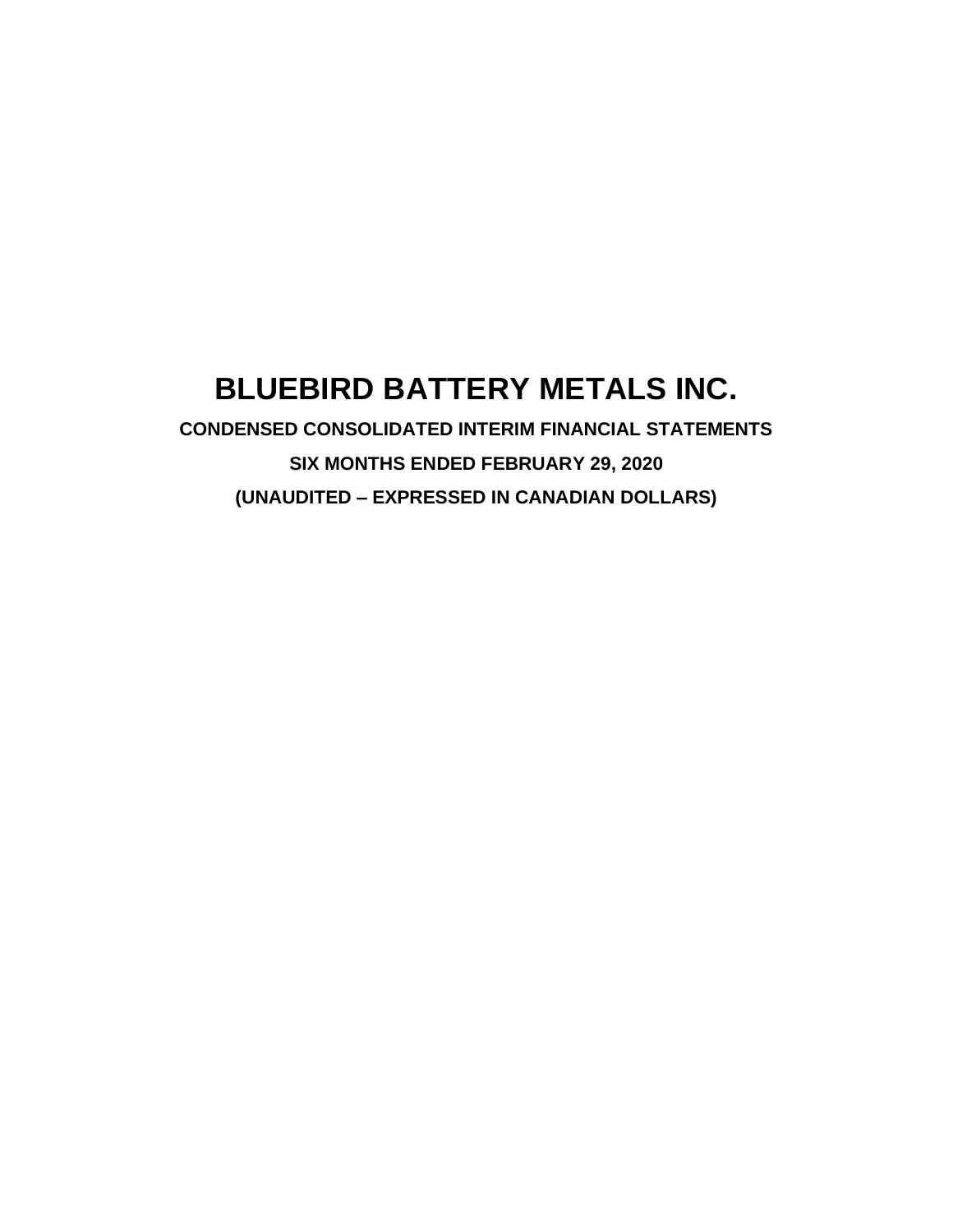# **NOTICE OF NO AUDITOR REVIEW OF CONDENSED CONSOLIDATED INTERIM FINANCIAL STATEMENTS**

Under National Instrument 51-102, Part 4, subsection 4.3(3) (a), if an auditor has not performed a review of the condensed consolidated interim financial statements, they must be accompanied by a notice indicating that the condensed consolidated interim financial statements have not been reviewed by an auditor.

The accompanying unaudited condensed consolidated interim financial statements of the Company have been prepared by and are the responsibility of the Company's management.

The Company's independent auditor has not performed a review of these condensed consolidated interim financial statements in accordance with standards established by the Chartered Professional Accountants of Canada for a review of condensed consolidated interim financial statements by an entity's auditor.

April 28, 2020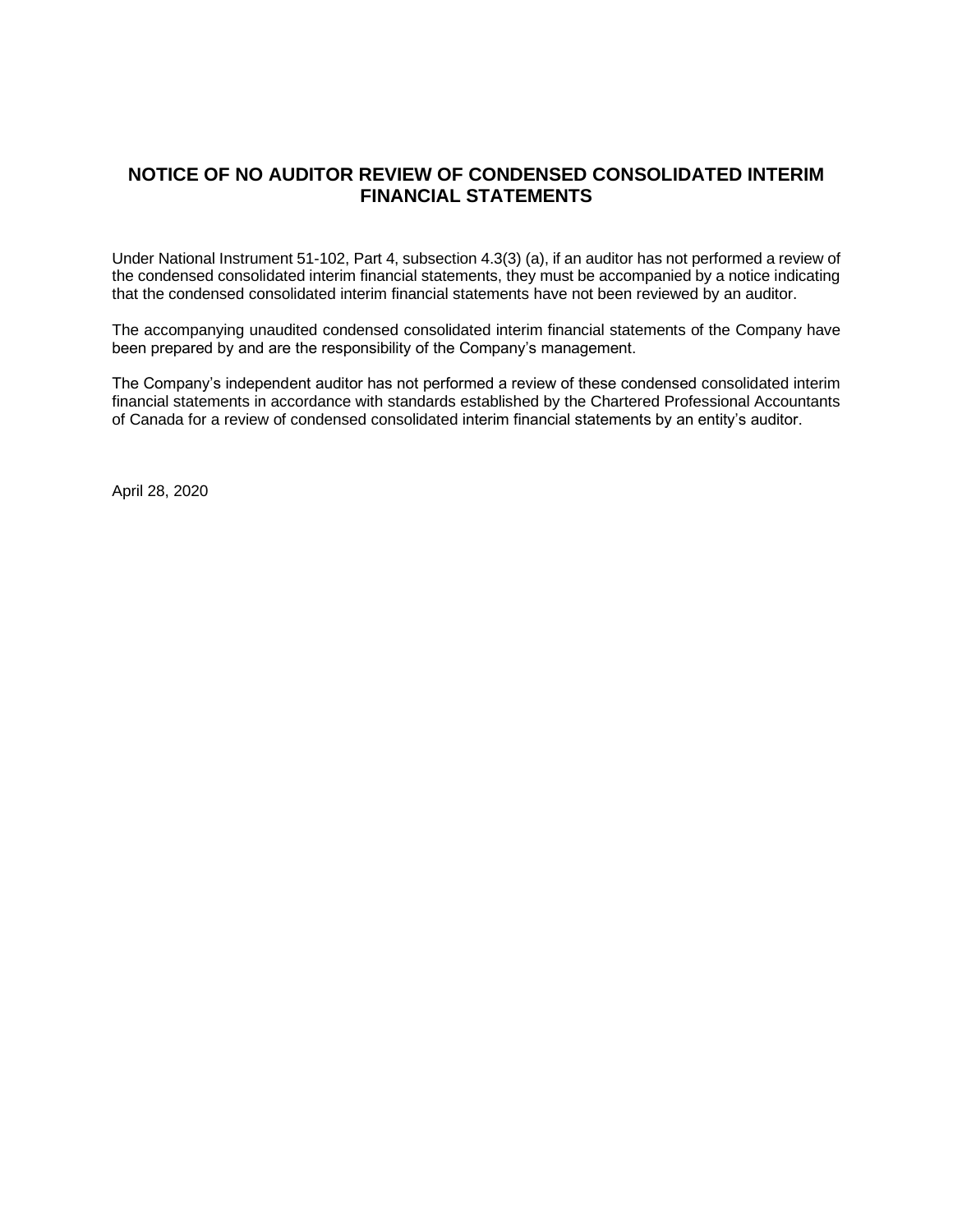## **BLUEBIRD BATTERY METALS INC. Condensed Consolidated Interim Statements of Financial Position (Unaudited – Expressed in Canadian Dollars)**

|                                                                   | February 29,<br>2020 | August 31,<br>2019 |
|-------------------------------------------------------------------|----------------------|--------------------|
| <b>ASSETS</b>                                                     |                      |                    |
| Current                                                           |                      |                    |
| Cash                                                              | \$<br>1,294          | \$<br>18,507       |
| Amounts receivable                                                | 11,294               | 4,161              |
| Prepaid expenses                                                  | 7,952                | 11,816             |
|                                                                   | 20,540               | 34,484             |
| Exploration and evaluation assets (Notes 6 and 8)                 | 2,619,132            | 2,570,832          |
|                                                                   | \$<br>2,639,672      | \$<br>2,605,316    |
| <b>LIABILITIES AND SHAREHOLDERS' EQUITY</b><br><b>Liabilities</b> |                      |                    |
|                                                                   |                      |                    |
| Current                                                           |                      |                    |
| Accounts payable and accrued liabilities (Note 8)                 | \$<br>958,960        | \$<br>856,008      |
| Loans payable (Notes 7 and 8)                                     | 187,300              | 125,000            |
|                                                                   | 1,146,260            | 981,008            |
| <b>Shareholders' Equity</b>                                       |                      |                    |
| Share capital (Note 9)                                            | 12,817,699           | 12,735,699         |
| Contributed surplus (Note 9)                                      | 1,713,867            | 1,713,867          |
| <b>Deficit</b>                                                    | (12,980,596)         | (12,786,598)       |
| Accumulated other comprehensive loss                              | (57, 558)            | (38,660)           |
|                                                                   | 1,493,412            | 1,624,308          |
|                                                                   | \$<br>2,639,672      | \$<br>2,605,316    |

Going Concern (Note 2) Commitments (Note 6) Subsequent Events (Note 13)

Authorized for issuance on behalf of the Board on April 28, 2020:

 *"Nathan Tribble"* Director

 *"Jeremy Ross"* Director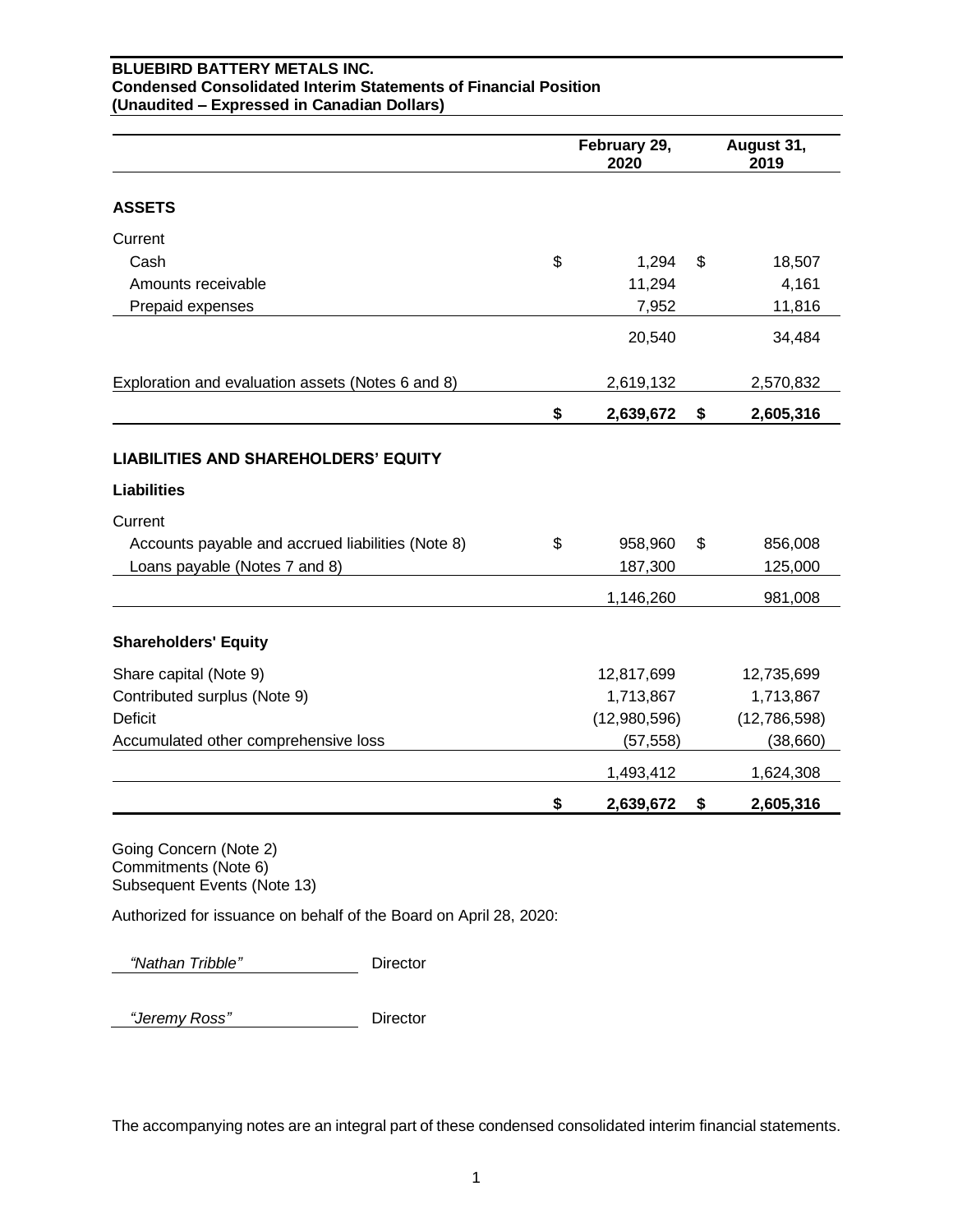#### **BLUEBIRD BATTERY METALS INC. Condensed Consolidated Interim Statements of Comprehensive Loss (Unaudited – Expressed in Canadian Dollars)**

|                                                                                                               | <b>Three Months Ended</b><br>February 29,<br>February 28,<br>2020<br>2019 |  | <b>Six Months Ended</b><br>February 29,<br>2020 |                   | February 28,<br>2019 |               |
|---------------------------------------------------------------------------------------------------------------|---------------------------------------------------------------------------|--|-------------------------------------------------|-------------------|----------------------|---------------|
| <b>Expenses</b>                                                                                               |                                                                           |  |                                                 |                   |                      |               |
| Consulting fees (recovery) (Note 8)                                                                           | \$<br>$(12,042)$ \$                                                       |  | 94,000 \$                                       | 41,970 \$         |                      | 250,188       |
| Foreign exchange                                                                                              |                                                                           |  | 25,295                                          |                   |                      | 15,450        |
| General exploration costs                                                                                     | 2,099                                                                     |  |                                                 | 6,105             |                      |               |
| Management fees (Note 8)                                                                                      |                                                                           |  | 85,000                                          |                   |                      | 182,500       |
| Office and general (Note 8)                                                                                   | 19,440                                                                    |  | 7,696                                           | 31,661            |                      | 22,728        |
| Professional fees                                                                                             | 39.794                                                                    |  | 14,769                                          | 49,634            |                      | 60,549        |
| Rent (Note 8)                                                                                                 | 9,000                                                                     |  | 9,000                                           | 18,000            |                      | 18,000        |
| Share-based payments (Notes 8 and 9)                                                                          |                                                                           |  | 423,555                                         |                   |                      | 467,752       |
| Shareholder communications and investor relations                                                             | 17,338                                                                    |  | 53,987                                          | 34,988            |                      | 95,898        |
| Transfer agent and filing fees                                                                                | 8,954                                                                     |  | 9,557                                           | 10,489            |                      | 12,775        |
| Travel                                                                                                        | 1,151                                                                     |  | 21,150                                          | 1,151             |                      | 39,669        |
| <b>Net Loss for the Period</b>                                                                                | (85, 734)                                                                 |  | (744,009)                                       | (193,998)         |                      | (1, 165, 509) |
| <b>Other Comprehensive Income (Loss)</b><br>Items that may be reclassified subsequently to income<br>or loss: |                                                                           |  |                                                 |                   |                      |               |
| Exchange difference on translating foreign<br>operations                                                      | (20, 280)                                                                 |  | 4.286                                           | (18, 898)         |                      | 863           |
| <b>Comprehensive Loss for the Period</b>                                                                      | \$<br>$(106, 014)$ \$                                                     |  | $(739, 723)$ \$                                 | $(212,896)$ \$    |                      | (1, 164, 646) |
| Loss per Share - Basic and Diluted                                                                            | \$<br>$(0.00)$ \$                                                         |  | (0.02)                                          | \$<br>$(0.00)$ \$ |                      | (0.03)        |
| <b>Weighted Average Number of Common Shares</b><br>Outstanding                                                | 51,581,396                                                                |  | 46,869,646                                      | 51,089,887        |                      | 45,736,296    |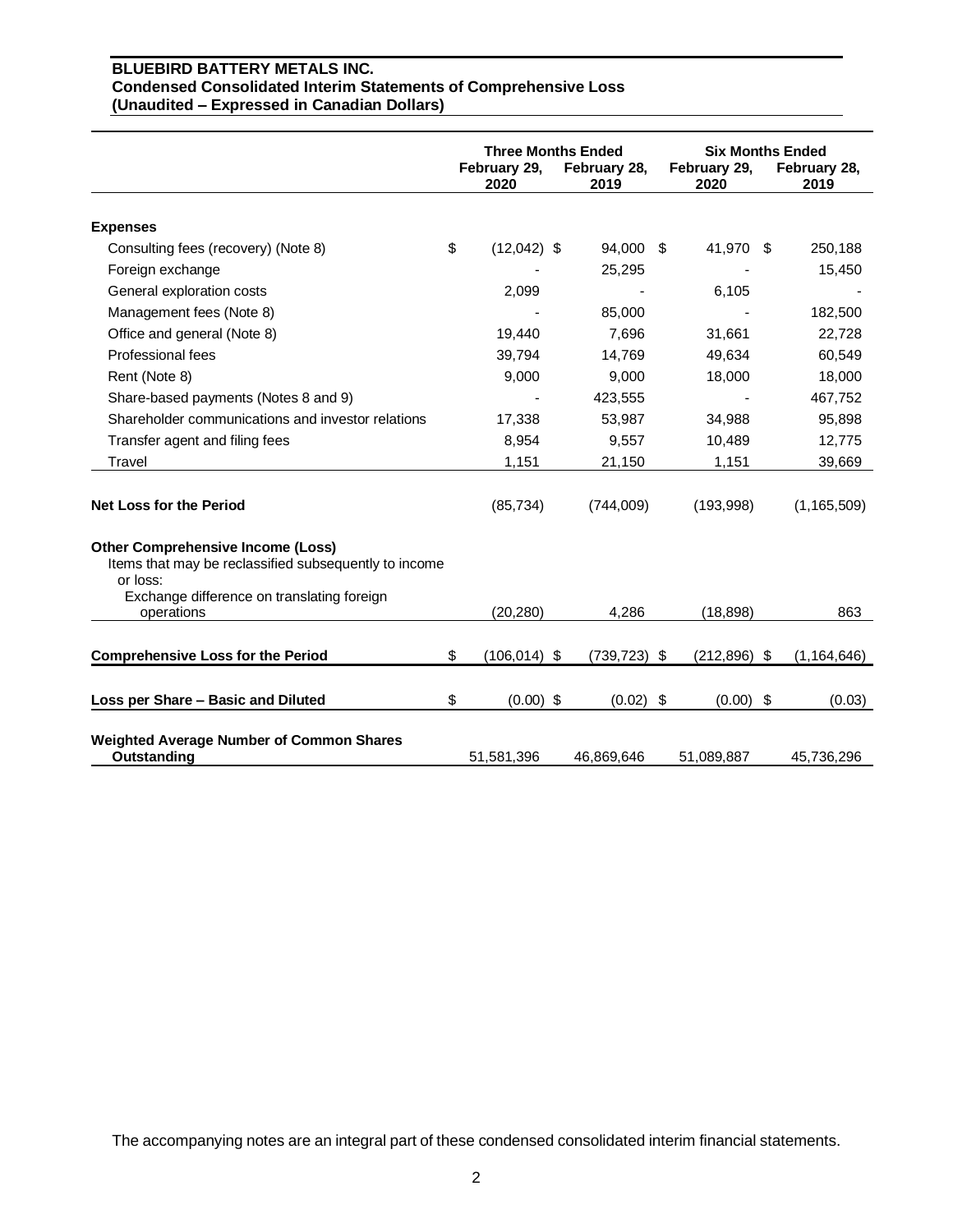## **BLUEBIRD BATTERY METALS INC. Condensed Consolidated Interim Statements of Changes in Equity (Unaudited – Expressed in Canadian Dollars)**

|                                                                 |                            | <b>Share Capital</b> |                      |                                      |                    |    |                                                                      |                 |
|-----------------------------------------------------------------|----------------------------|----------------------|----------------------|--------------------------------------|--------------------|----|----------------------------------------------------------------------|-----------------|
|                                                                 | Number of<br><b>Shares</b> |                      | <b>Share Capital</b> | <b>Contributed</b><br><b>Surplus</b> | <b>Deficit</b>     |    | <b>Accumulated</b><br>Other<br><b>Comprehensive</b><br>Income (Loss) | <b>Total</b>    |
| Balance, August 31, 2018<br>Shares issued for exploration and   | 42,502,049                 | \$                   | 10,781,930           | \$<br>1,268,708                      | \$<br>(9,636,636)  | \$ | 2,373                                                                | 2,416,375       |
| evaluation assets                                               | 1,633,631                  |                      | 514,594              |                                      |                    |    |                                                                      | 514,594         |
| Warrants exercised                                              | 2,839,366                  |                      | 486,097              |                                      |                    |    |                                                                      | 486,097         |
| Stock options exercised                                         | 600,000                    |                      | 207,887              | (87, 887)                            |                    |    |                                                                      | 120,000         |
| Stock options granted                                           |                            |                      |                      | 467,752                              |                    |    |                                                                      | 467,752         |
| Net loss for the period<br>Exchange difference on translating   |                            |                      |                      |                                      | (1, 165, 509)      |    |                                                                      | (1, 165, 509)   |
| foreign operations                                              |                            |                      |                      |                                      |                    |    | 863                                                                  | 863             |
| Balance, February 28, 2019<br>Shares issued for exploration and | 47,575,046                 |                      | 11,990,508           | 1,648,573                            | (10,802,145)       |    | 3,236                                                                | 2,840,172       |
| evaluation assets                                               | 1,875,000                  |                      | 553,125              |                                      |                    |    |                                                                      | 553,125         |
| Warrants exercised                                              | 1,148,333                  |                      | 192,066              | (19, 816)                            |                    |    |                                                                      | 172,250         |
| Stock options granted                                           |                            |                      |                      | 85,110                               |                    |    |                                                                      | 85,110          |
| Net loss for the period<br>Exchange difference on translating   |                            |                      |                      |                                      | (1,984,453)        |    |                                                                      | (1,984,453)     |
| foreign operations                                              |                            |                      |                      |                                      |                    |    | (41, 896)                                                            | (41, 896)       |
| Balance, August 31, 2019                                        | 50,598,379                 |                      | 12,735,699           | 1,713,867                            | (12,786,598)       |    | (38,660)                                                             | 1,624,308       |
| Private placement                                               | 1,490,909                  |                      | 82,000               |                                      |                    |    |                                                                      | 82,000          |
| Net loss for the period<br>Exchange difference on translating   |                            |                      |                      |                                      | (193,998)          |    |                                                                      | (193,998)       |
| foreign operations                                              |                            |                      |                      |                                      |                    |    | (18, 898)                                                            | (18, 898)       |
| Balance, February 29, 2020                                      | 52,089,288                 | \$                   | 12,817,699           | \$<br>1,713,867                      | \$<br>(12,980,596) | S  | (57, 558)                                                            | \$<br>1,493,412 |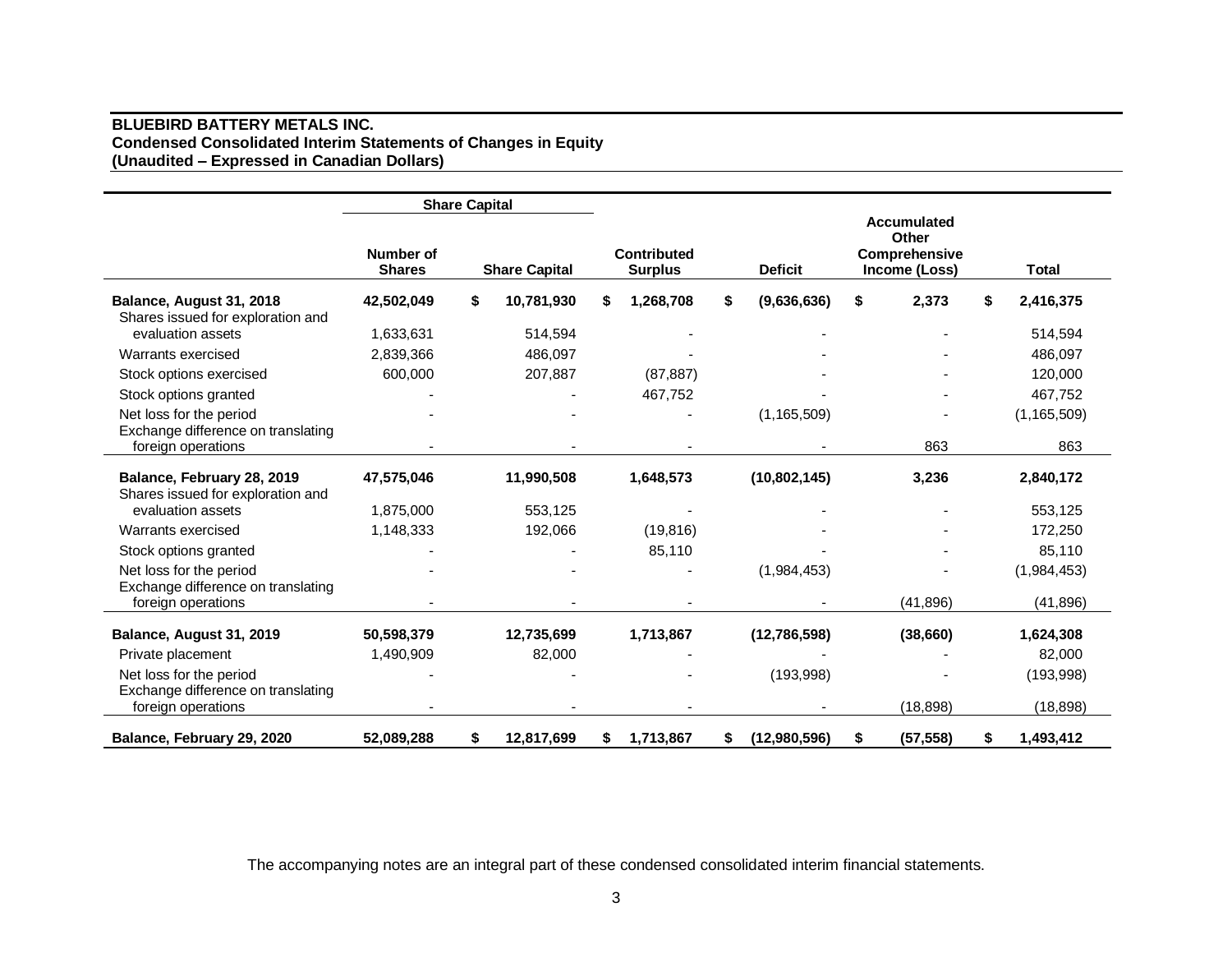## **BLUEBIRD BATTERY METALS INC. Condensed Consolidated Interim Statements of Cash Flows (Unaudited – Expressed in Canadian Dollars)**

|                                                                                                                 | <b>Six Months</b>                    | <b>Six Months</b>                    |
|-----------------------------------------------------------------------------------------------------------------|--------------------------------------|--------------------------------------|
|                                                                                                                 | <b>Ended</b><br>February 29,<br>2020 | <b>Ended</b><br>February 28,<br>2019 |
|                                                                                                                 |                                      |                                      |
| <b>Operating Activities</b>                                                                                     |                                      |                                      |
| Net loss for the period                                                                                         | \$<br>$(193,998)$ \$                 | (1, 165, 509)                        |
| Item not involving cash:                                                                                        |                                      |                                      |
| Share-based payments                                                                                            |                                      | 467,752                              |
| Changes in non-cash working capital balances:                                                                   |                                      |                                      |
| Amounts receivable                                                                                              | (7, 133)                             | 61,803                               |
| Prepaid expenses                                                                                                | 3,864                                | 52,672                               |
| Accounts payable and accrued liabilities                                                                        | 195,228                              | 281,146                              |
| <b>Cash Used in Operating Activities</b>                                                                        | (2,039)                              | (302, 136)                           |
|                                                                                                                 |                                      |                                      |
| <b>Investing Activity</b>                                                                                       |                                      |                                      |
| Exploration and evaluation asset expenditures, net                                                              | (159, 474)                           | (641,090)                            |
| <b>Cash Used in Investing Activity</b>                                                                          | (159,474)                            | (641,090)                            |
| <b>Financing Activities</b>                                                                                     |                                      |                                      |
| Shares issued for cash                                                                                          | 82,000                               | 606,097                              |
| Proceeds from loans payable                                                                                     | 93,300                               | 100,000                              |
| Repayments of loans payable                                                                                     | (31,000)                             |                                      |
| <b>Cash Provided by Financing Activities</b>                                                                    | 144,300                              | 706,097                              |
|                                                                                                                 |                                      |                                      |
| <b>Change in Cash</b>                                                                                           | (17, 213)                            | (237, 129)                           |
| <b>Cash, Beginning of Period</b>                                                                                | 18,507                               | 260,836                              |
| Cash, End of Period                                                                                             | \$<br>$1,294$ \$                     | 23,707                               |
|                                                                                                                 |                                      |                                      |
| Non-cash Transactions and Supplemental Disclosures                                                              |                                      |                                      |
| Shares issued for exploration and evaluation assets (Notes 6                                                    |                                      |                                      |
| and $9)$                                                                                                        | \$                                   | \$<br>514,594                        |
| Exploration and evaluation asset expenditures included in<br>accounts payable and accrued liabilities (opening) | \$<br>202,458                        | \$<br>318,538                        |
| Exploration and evaluation asset expenditures included in                                                       |                                      |                                      |
| accounts payable and accrued liabilities (closing)                                                              | \$<br>110,182                        | 266,756                              |
| Interest paid                                                                                                   | \$                                   | \$                                   |
| Income taxes paid                                                                                               | \$                                   |                                      |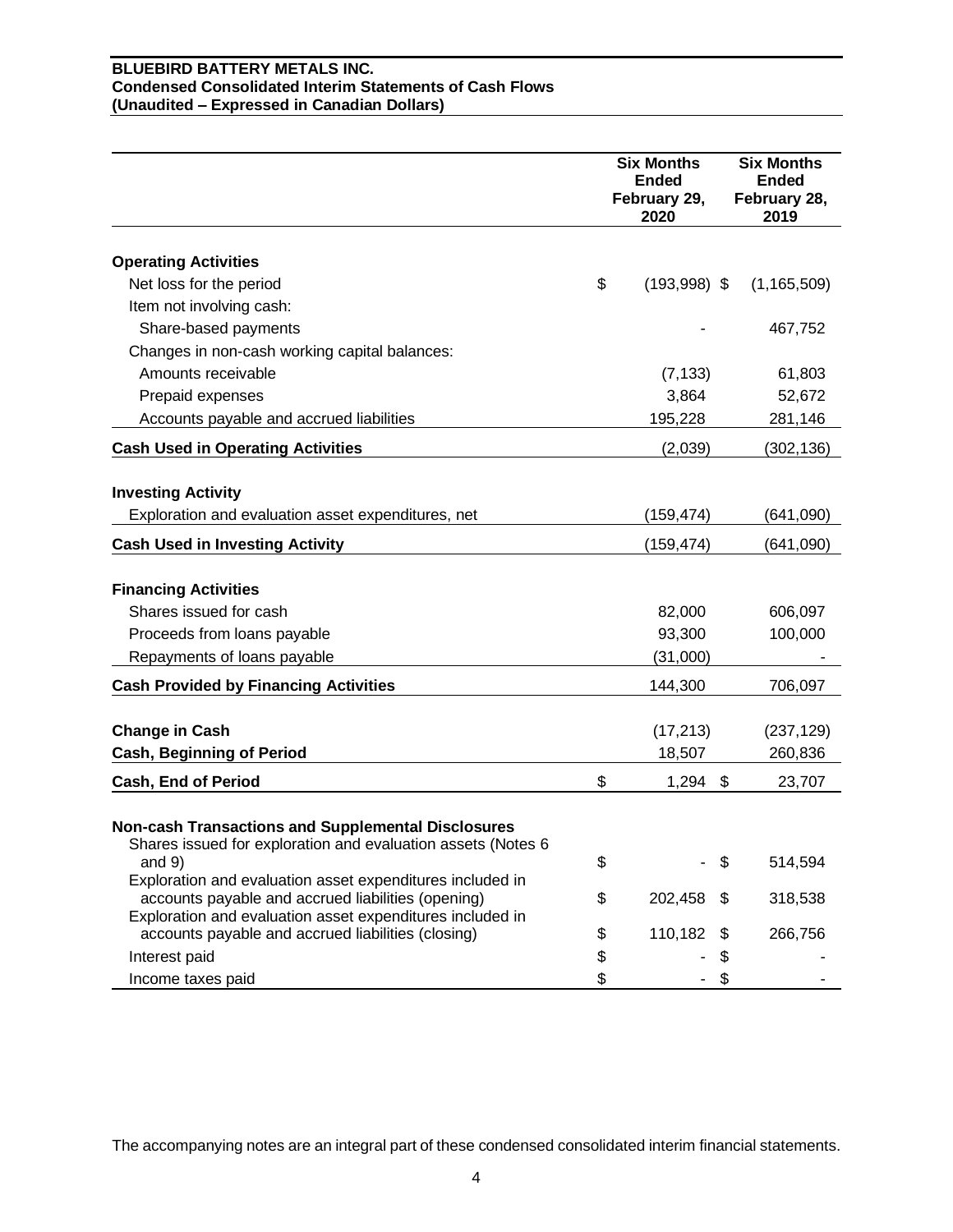# **1. NATURE AND CONTINUANCE OF OPERATIONS**

BlueBird Battery Metals Inc. (the "Company") is an exploration stage company incorporated pursuant to the British Columbia *Business Corporations Act* on March 31, 2011. The principal business of the Company is the identification, evaluation and acquisition of mineral properties, as well as exploration of mineral properties once acquired. The Company's shares are listed for trading on the TSX Venture Exchange ("TSX-V") under the symbol "BATT" and on the OTCQB under the symbol "BBBMF". The address of the Company's corporate office and its principal place of business is 1680 – 200 Burrard Street, Vancouver, British Columbia, Canada, V6C 3L6.

# **2. GOING CONCERN**

These condensed consolidated interim financial statements have been prepared on the basis of accounting principles applicable to a going concern, which assumes that the Company will continue in operation for the foreseeable future and will be able to realize its assets and discharge its liabilities in the normal course of operations.

The Company has incurred a net loss of \$193,998 for the six months ended February 29, 2020 (2019 - \$1,165,509) and has an accumulated deficit of \$12,980,596 at February 29, 2020. These factors indicate the existence of a material uncertainty that may cast significant doubt about the Company's ability to continue as a going concern.

Subsequent to February 29, 2020, there was a global outbreak of coronavirus (COVID-19). The actual and threatened spread of the virus globally has had a material adverse effect on the global economy and, specifically, the regional economies in which the Company operates. The pandemic could continue to have a negative impact on the stock market, including trading prices of the Company's shares and its ability to raise new capital. These factors, among others, could have a significant impact on the Company's operations.

The Company's ability to continue its operations and to realize assets at their carrying values is dependent upon its ability to fund its existing acquisition and exploration commitments on its exploration and evaluation assets when they come due, which would cease to exist if the Company decides to terminate its commitments, and to cover its operating costs. The Company may be able to generate working capital to fund its operations by the sale of its exploration and evaluation assets or raising additional capital through equity markets. However, there is no assurance it will be able to raise funds in the future. These condensed consolidated interim financial statements do not give effect to any adjustments required to realize its assets and discharge its liabilities in other than the normal course of business and at amounts different from those reflected in the accompanying condensed consolidated interim financial statements.

## **3. BASIS OF PREPARATION**

a) Statement of compliance

The condensed consolidated interim financial statements of the Company have been prepared in accordance with International Accounting Standard ("IAS") 34 *Interim Financial Reporting*.

The condensed consolidated interim financial statements of the Company should be read in conjunction with the Company's 2019 annual consolidated financial statements that have been prepared in accordance with International Financial Reporting Standards ("IFRS"), as issued by the International Accounting Standards Board.

These condensed consolidated interim financial statements were reviewed by the Audit Committee and approved and authorized for issue by the Board of Directors on April 28, 2020.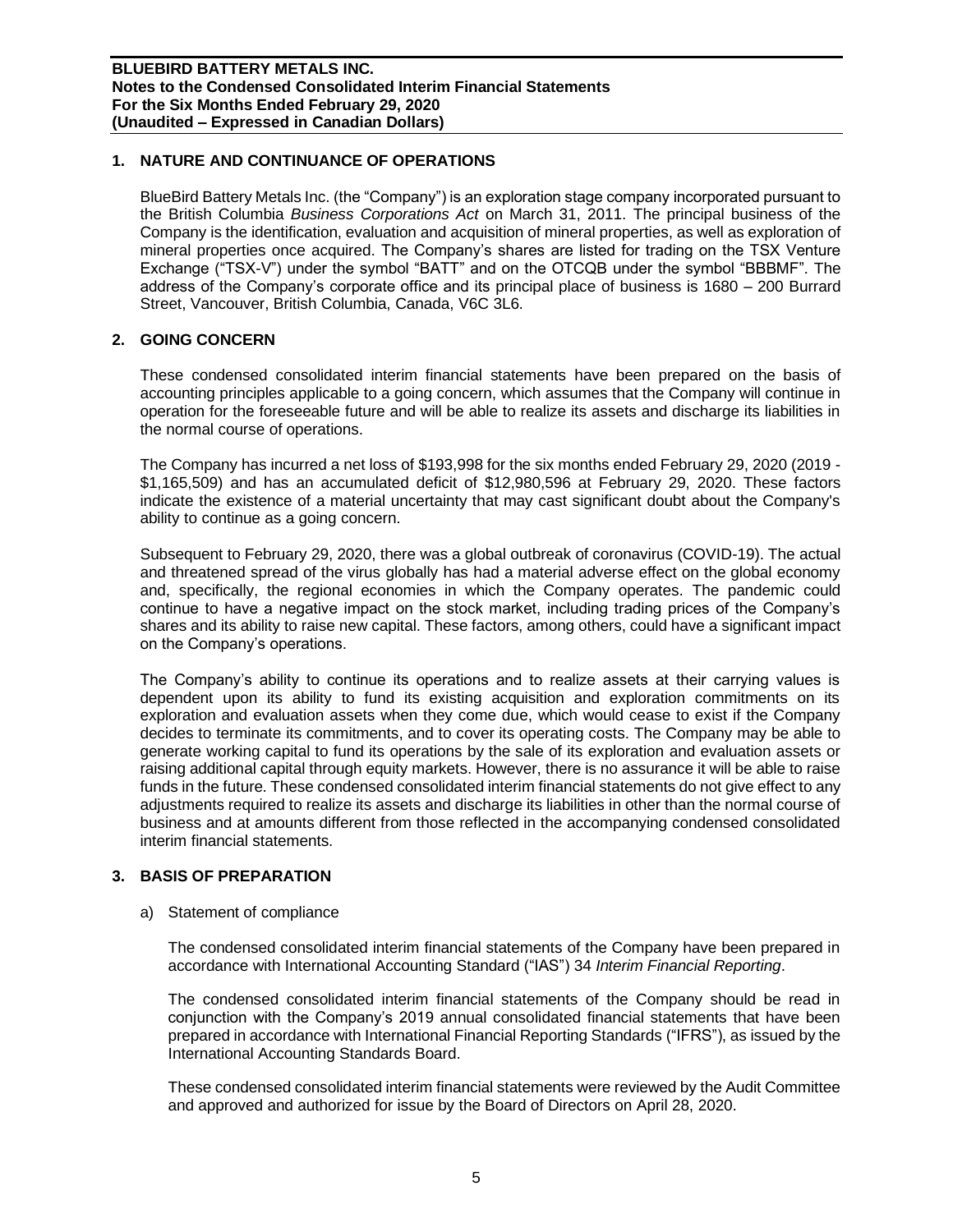## **3. BASIS OF PREPARATION** (Continued)

b) Measurement basis

These condensed consolidated interim financial statements have been prepared under the historical cost basis, except for certain financial instruments that have been measured at fair value. These condensed consolidated interim financial statements have been prepared under the accrual basis of accounting, except for cash flow information.

c) Subsidiary

These condensed consolidated interim financial statements include the accounts of the Company and its wholly owned subsidiary, BlueBird Battery Metals Australia Pty. Ltd., which was incorporated in Australia on April 10, 2018. Intercompany balances and transactions are eliminated in preparation of the Company's condensed consolidated interim financial statements.

d) Foreign currency translation

The functional currency of the Company is the Canadian dollar. The functional currency of the Company's Australian subsidiary is the Australian dollar, which is determined to be the currency of the primary economic environment in which the subsidiary operates.

Transactions in currencies other than the functional currency are recorded at the exchange rates prevailing on the dates of the transactions. At each reporting date, monetary assets and liabilities denominated in foreign currencies are translated at the rates prevailing at the reporting date. Non-monetary items are measured at historical cost in a functional currency and are not retranslated.

## **4. SIGNIFICANT ACCOUNTING POLICIES**

The condensed consolidated interim financial statements have been prepared, for all periods presented, following the same accounting policies and methods of computation as described in Note 4 to the audited consolidated financial statements for the year ended August 31, 2019, except for the following:

a) New accounting standard adopted during the period

## *IFRS 16 Leases*

## *Initial adoption*

On September 1, 2019, the Company adopted IFRS 16, which specifies how an IFRS reporter will recognize, measure, present and disclose leases. The standard provides a single lessee accounting model, requiring lessees to recognize assets and liabilities for all leases unless the lease term is twelve months or less or the underlying asset has a low value. Lessors continue to classify leases as operating or finance, with IFRS 16's approach to lessor accounting substantially unchanged from its predecessor, IAS 17 *Leases*. The standard was issued in January 2016 and is effective for annual periods beginning on or after January 1, 2019.

The Company has elected to apply IFRS 16 using a modified retrospective approach, which does not require restatement of prior period financial information. Modified retrospective application recognizes the cumulative effect of IFRS 16 as an adjustment to opening deficit at September 1, 2019 and applies the standard prospectively. The Company has determined that at September 1, 2019, adoption of IFRS 16 will not result in the recognition of a right-of-use ("ROU") asset nor a lease obligation.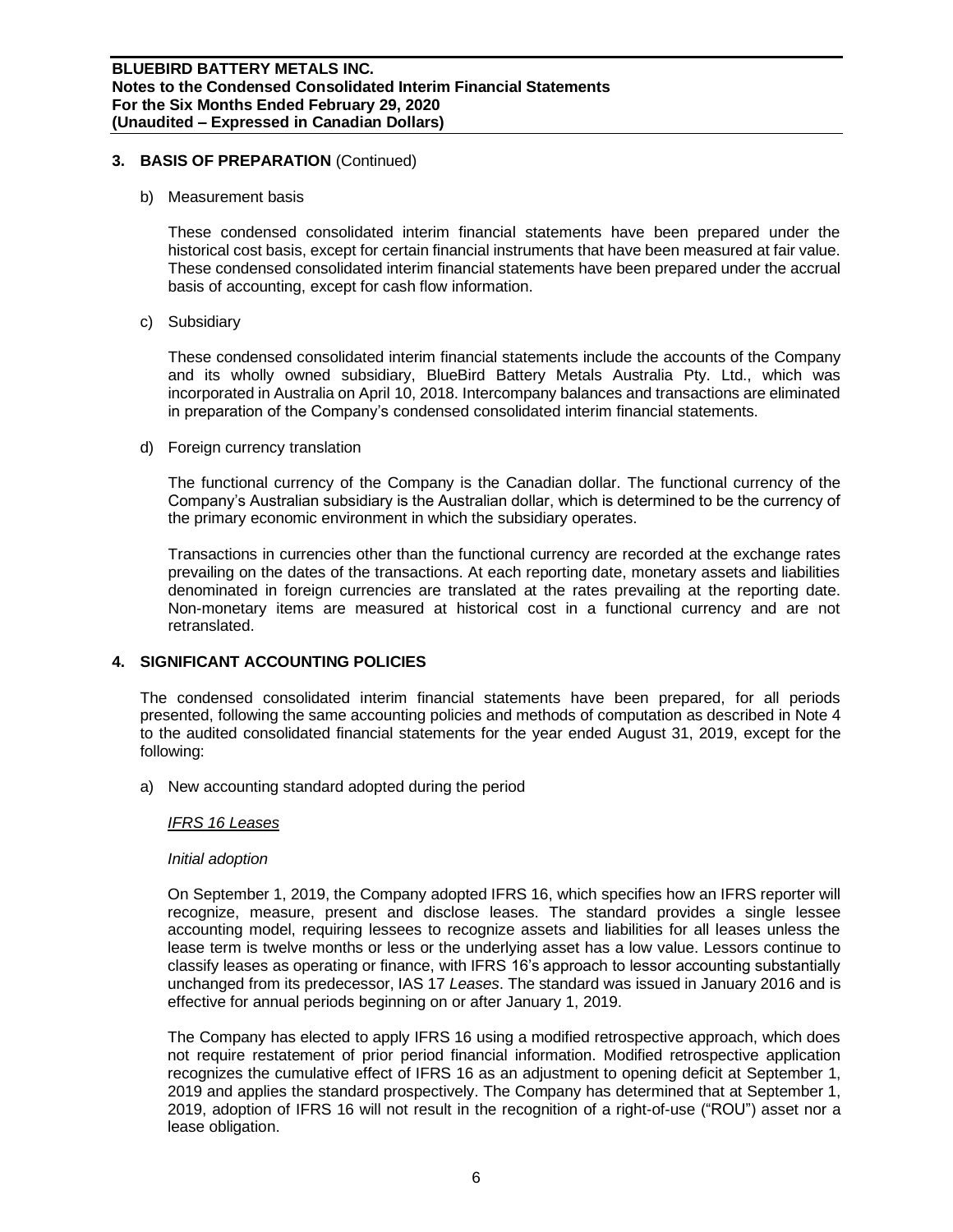## **4. SIGNIFICANT ACCOUNTING POLICIES** (Continued)

a) New accounting standard adopted during the period (continued)

## *Ongoing recognition and measurement*

On the date that the leased asset becomes available for use, the Company recognizes a ROU asset and a corresponding lease obligation. Interest expense associated with the lease obligation is charged to the statement of income/loss over the lease period with a corresponding increase to the lease obligation. The lease obligation is reduced as payments are made against the principal portion of the lease. The ROU asset is depreciated over the shorter of the asset's useful life and the lease term on a straight-line basis. Depreciation of the ROU asset is recognized in depreciation expense.

b) New accounting standards issued but not yet effective

## *IFRS 3 Business Combinations*

IFRS 3 has been amended to revise the definition of a business to include an input and a substantive process that together significantly contribute to the ability to create outputs. The amendment to IFRS 3 is effective for the years beginning on or after January 1, 2020. The amendment to IFRS 3 is expected to have no impact for the Company.

## *IAS 1 Presentation of Financial Statements and IAS 8 Accounting Policies, Changes in Accounting Estimates and Errors*

IAS 1 and IAS 8 have been amended to use a consistent definition of materiality throughout IFRS and the Conceptual Framework for Financial Reporting; clarify the explanation of the definition of material; and incorporate guidance in IAS 1 regarding immaterial information. The amendments to IAS 1 and IAS 8 are effective for the years beginning on or after January 1, 2020. These amendments are expected to have no impact for the Company.

## **5. CRITICAL ACCOUNTING ESTIMATES AND JUDGMENTS**

The Company makes estimates and assumptions about the future that affect the reported amounts of assets and liabilities. Estimates and judgments are continually evaluated based on historical experience and other factors, including expectations of future events that are believed to be reasonable under the circumstances. In the future, actual experience may differ from these estimates and assumptions.

The effect of a change in an accounting estimate is recognized prospectively by including it in comprehensive income (loss) in the year of the change, if the change affects that year only, or in the year of the change and future years, if the change affects both.

## *Critical judgments in applying accounting policies*

Information about critical judgments in applying accounting policies that have the most significant risk of causing material adjustment to the carrying amounts of assets and liabilities recognized in the condensed consolidated interim financial statements within the next financial year are discussed below.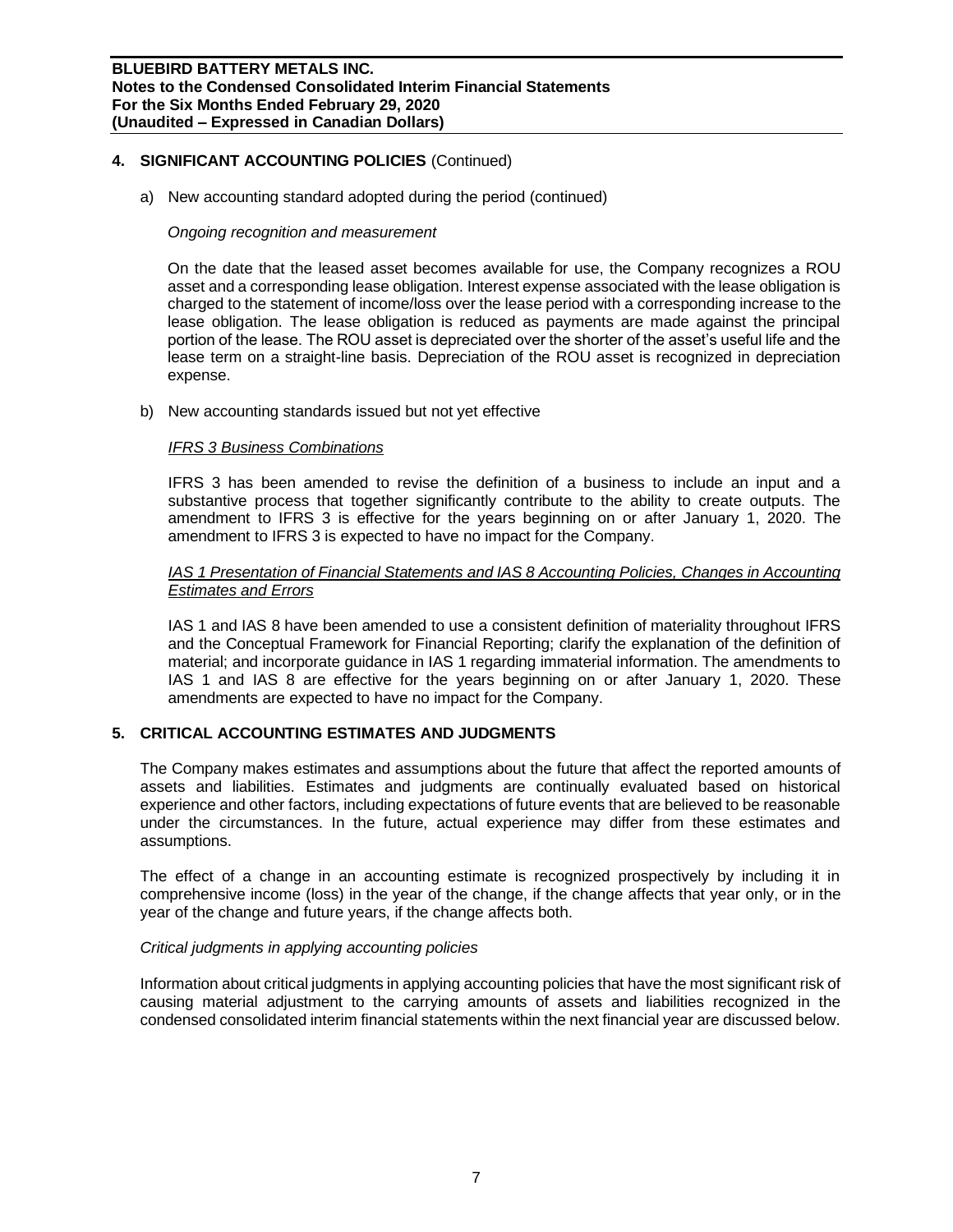## **5. CRITICAL ACCOUNTING ESTIMATES AND JUDGMENTS** (Continued)

*Critical judgments in applying accounting policies (continued)*

a) Impairment of exploration and evaluation assets

The application of the Company's accounting policy for exploration and evaluation expenditures and impairment of the capitalized expenditures requires judgment in determining whether it is likely that future economic benefits will flow to the Company, which may be based on assumptions about future events or circumstances. Estimates and assumptions made may change if new information becomes available. If, after expenditure is capitalized, information becomes available suggesting that the recovery of expenditure is unlikely, the amount capitalized is written off in profit or loss in the year the new information becomes available.

b) Title to mineral property interests

Although the Company has taken steps to verify title to mineral properties in which it has an interest, these procedures do not guarantee the Company's title. Such properties may be subject to prior agreements or transfers and title may be affected by undetected defects.

c) Income taxes

Significant judgment is required in determining the provision for income taxes. There are many transactions and calculations undertaken during the ordinary course of business for which the ultimate tax determination is uncertain. The Company recognizes liabilities and contingencies for anticipated tax audit issues based on the Company's current understanding of the tax law. For matters where it is probable that an adjustment will be made, the Company records its best estimate of the tax liability, including the related interest and penalties in the current tax provision. Management believes they have adequately provided for the probable outcome of these matters; however, the final outcome may result in a materially different outcome than the amount included in the tax liabilities.

In addition, the Company recognizes deferred tax assets relating to tax losses carried forward to the extent that it is probable that taxable profit will be available against which a deductible temporary difference can be utilized. This is deemed to be the case when there are sufficient taxable temporary differences relating to the same taxation authority and the same taxable entity that are expected to reverse in the same year as the expected reversal of the deductible temporary difference, or in years into which a tax loss arising from the deferred tax asset can be carried back or forward. However, utilization of the tax losses also depends on the ability of the taxable entity to satisfy certain tests at the time the losses are recouped.

## d) Going concern risk assessment

The Company's ability to continue its operations and to realize assets at their carrying values is dependent upon its ability to fund its existing acquisition and exploration commitments on its exploration and evaluation assets when they come due, which would cease to exist if the Company decides to terminate its commitments, and to cover its operating costs. The Company may be able to generate working capital to fund its operations by the sale of its exploration and evaluation assets or raising additional capital through equity markets. However, there is no assurance it will be able to raise funds in the future. These condensed consolidated interim financial statements do not give effect to any adjustments required to realize its assets and discharge its liabilities in other than the normal course of business and at amounts different from those reflected in the accompanying condensed consolidated interim financial statements.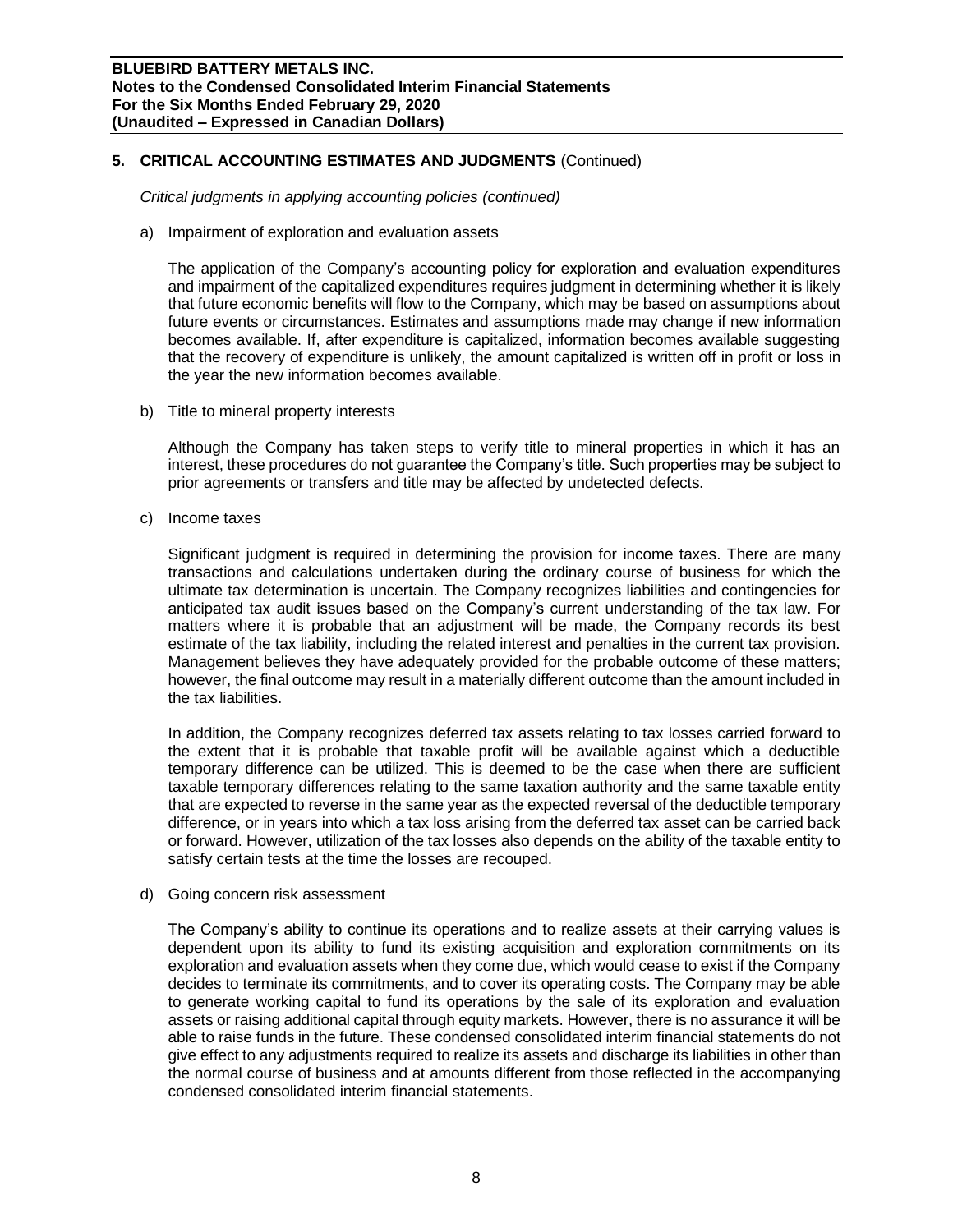## **5. CRITICAL ACCOUNTING ESTIMATES AND JUDGMENTS** (Continued)

## *Key sources of estimation uncertainty*

The following are key assumptions concerning the future and other key sources of estimation uncertainty that have a significant risk of resulting in material adjustments to the condensed consolidated interim financial statements.

a) Decommissioning liabilities

Rehabilitation provisions have been created based on the Company's internal estimates. Assumptions, based on the current economic environment, have been made that management believes are a reasonable basis upon which to estimate the future liability. These estimates take into account any material changes to the assumptions that occur when reviewed regularly by management. Estimates are reviewed annually and are based on current regulatory requirements. Significant changes in estimates of contamination, restoration standards and techniques will result in changes to provisions from year to year. Actual rehabilitation costs will ultimately depend on future market prices for the rehabilitation costs that will reflect the market condition at the time the rehabilitation costs are actually incurred.

The final cost of the currently recognized rehabilitation provisions may be higher or lower than currently provided for. As at February 29, 2020, the Company has no known rehabilitation requirements, and accordingly, no provision has been made.

b) Fair value of stock options granted

The Company uses the Black-Scholes option pricing model to value the stock options granted during the period. The Black-Scholes model was developed for use in estimating the fair value of traded options that have no vesting restrictions and are fully transferable. The model requires management to make estimates that are subjective and may not be representative of actual results. Changes in assumptions can materially affect estimates of fair values.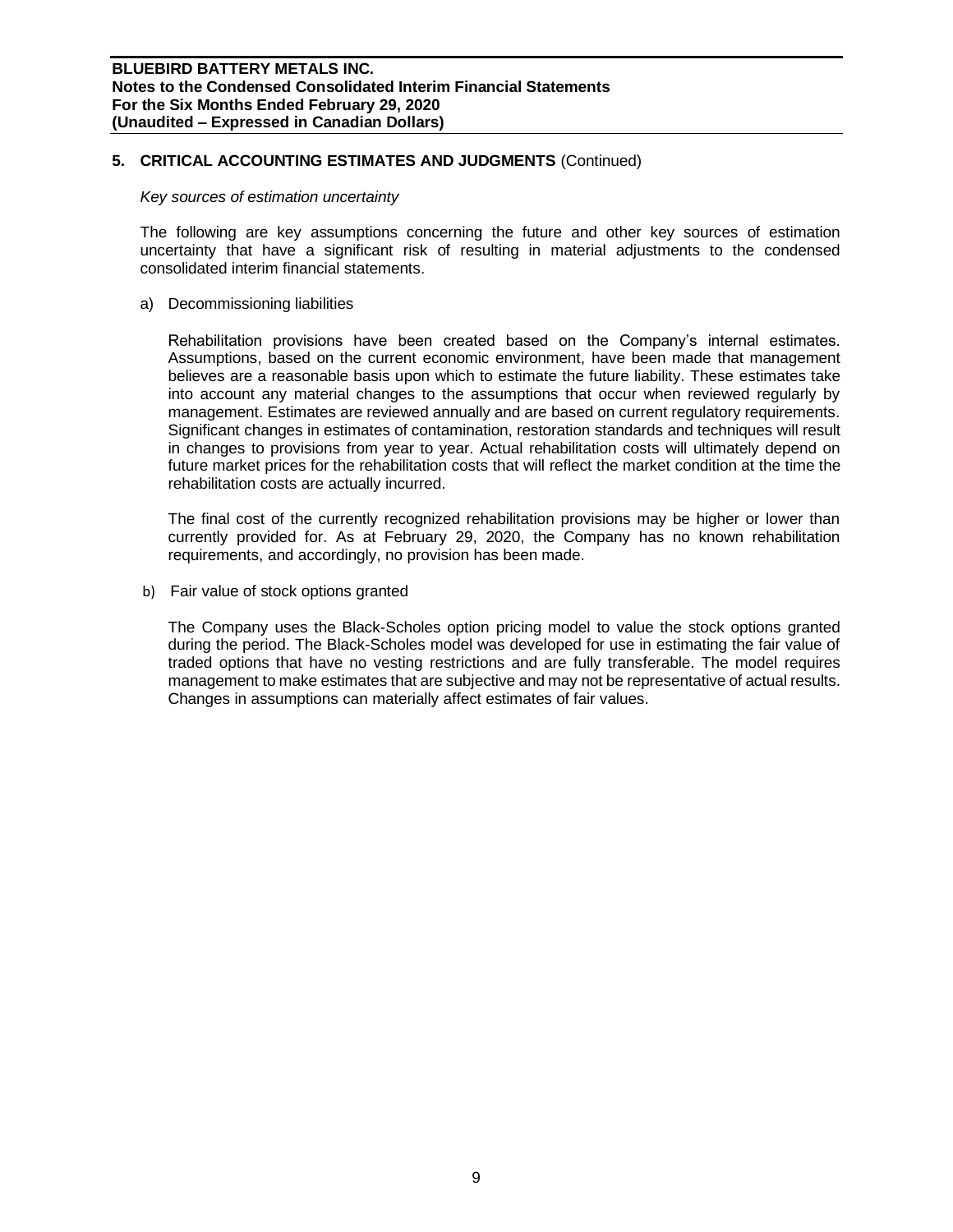# **6. EXPLORATION AND EVALUATION ASSETS**

Total costs incurred on exploration and evaluation assets are summarized as follows:

|                                                |    |                  |    |                  |    | Atikwa Lake /     |                      |    |               |
|------------------------------------------------|----|------------------|----|------------------|----|-------------------|----------------------|----|---------------|
|                                                |    | <b>Canegrass</b> |    | <b>Ashburton</b> |    | <b>Maybrun</b>    | <b>Batt</b>          |    | Total         |
|                                                |    | <b>Property</b>  |    | <b>Property</b>  |    | <b>Properties</b> | <b>Property</b>      |    |               |
| <b>Acquisition Costs</b>                       |    |                  |    |                  |    |                   |                      |    |               |
| Balance, August 31, 2018                       |    | 995,707          | S. | 25,000           | S  | 710,284           | \$<br>92,500         | \$ | 1,823,491     |
| Acquisition and option payments (shares)       |    | 553,125          |    | 514,594          |    |                   |                      |    | 1,067,719     |
| Claim costs                                    |    |                  |    | 85,474           |    | 1,209             |                      |    | 86,683        |
| Impairment                                     |    |                  |    | (625,068)        |    | (640,000)         | (92, 500)            |    | (1, 357, 568) |
| Balance, August 31, 2019 and February 29, 2020 | \$ | 1,548,832        | \$ |                  | \$ | 71,493            | \$<br>$\blacksquare$ | \$ | 1,620,325     |
| <b>Deferred Exploration Expenditures</b>       |    |                  |    |                  |    |                   |                      |    |               |
| Balance, August 31, 2018                       | \$ | 274,893          | \$ | 8,020            | S. | 258,768           | \$<br>48,629         | \$ | 590,310       |
| Camp and other (recovery)                      |    | 151              |    |                  |    | (2,970)           |                      |    | (2,819)       |
| Drilling                                       |    | 243,531          |    |                  |    |                   |                      |    | 243,531       |
| Geological (recovery)                          |    | 75,060           |    | 3,050            |    | (6, 100)          | 21,657               |    | 93,667        |
| Geophysics                                     |    | 118,382          |    |                  |    |                   |                      |    | 118,382       |
| Impairment                                     |    |                  |    | (10,682)         |    | (1,000)           | (70, 286)            |    | (81,968)      |
| Currency translation difference                |    | (10, 208)        |    | (388)            |    |                   |                      |    | (10, 596)     |
| Balance, August 31, 2019                       |    | 701,809          |    |                  |    | 248,698           |                      |    | 950,507       |
| Geological                                     |    | 6,598            |    |                  |    |                   |                      |    | 6,598         |
| Geophysics                                     |    | 56,922           |    |                  |    |                   |                      |    | 56,922        |
| Currency translation difference                |    | (15, 220)        |    |                  |    |                   |                      |    | (15, 220)     |
| Balance, February 29, 2020                     | \$ | 750,109          | \$ |                  | \$ | 248,698           | \$                   | \$ | 998,807       |
| <b>Total Exploration and Evaluation Assets</b> |    |                  |    |                  |    |                   |                      |    |               |
| Balance, August 31, 2019                       | S  | 2,250,641        | \$ | $\blacksquare$   |    | 320,191           | \$<br>$\blacksquare$ | S  | 2,570,832     |
| Balance, February 29, 2020                     | \$ | 2,298,941        | \$ |                  | \$ | 320,191           | \$                   | \$ | 2,619,132     |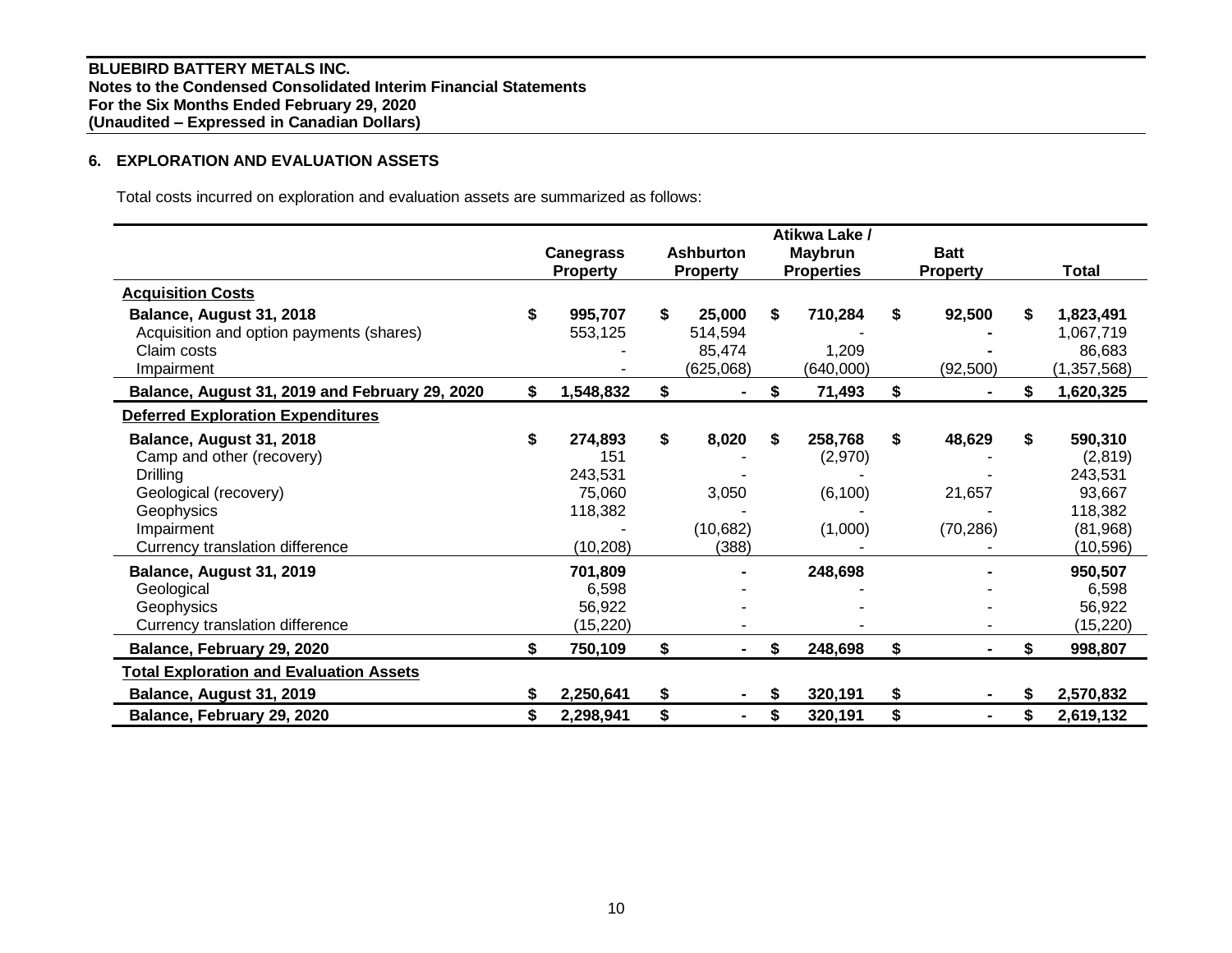# **6. EXPLORATION AND EVALUATION ASSETS** (Continued)

a) Canegrass Property

On March 15, 2018, the Company entered into an option agreement with Trafalgar Resources Pty. Ltd. ("Trafalgar") to acquire a 100% interest in the Canegrass Property, located in the Mount Magnet region of Western Australia.

In consideration, the Company must make payments as follows:

- Cash payment of \$25,000 (paid) and issuance of 3,000,000 common shares of the Company (issued and valued at \$870,000) upon approval by the TSX-V (approval received on March 21, 2018);
- Issuance of an additional 1,875,000 common shares of the Company on or before March 21, 2019 (issued on March 21, 2019 and valued at \$553,125); and
- Issuance of an additional 1,875,000 common shares of the Company on or before March 21, 2020 (issued subsequent to February 29, 2020 and valued at \$131,250).

The Company must also incur exploration expenditures as follows:

- \$500,000 on or before March 21, 2019 (incurred);
- An additional \$500,000 on or before March 21, 2020 (incurred subsequent to February 29, 2020); and
- An additional \$500,000 on or before March 21, 2021.

A finder's fee of 261,058 shares (issued and valued at \$75,707) was paid in relation to the agreement. Subject to further TSX-V approval, a discovery bonus of 1,500,000 common shares of the Company will be issued in the event of discovery of a copper/cobalt equivalent resource of 250,000 ounces or greater on the Canegrass Property.

The Company also paid a \$25,000 letter of intent ("LOI") fee to Trafalgar during the year ended August 31, 2018.

b) Ashburton Project

On August 8, 2018, the Company entered into an agreement to acquire a 100% interest in the Ashburton Project, located in Western Australia.

In consideration, the Company must make payments as follows:

- Issuing common shares of the Company upon completion with a volume weighted average price ("VWAP") over a 30-day period of \$750,000 (issued and valued at \$514,594 based on the trading price at the date of issuance); and
- Issuing common shares of the Company with a VWAP over a 30-day period of \$750,000 on October 9, 2019 (issued subsequent to February 29, 2020 and valued at \$175,000 based on the trading price at the date of issuance).

The Company also paid a \$25,000 LOI fee to the vendor during the year ended August 31, 2018.

The Company recorded an impairment charge in the amount of \$635,750 during the year ended August 31, 2019. The Company retains ownership of the Ashburton Project.

c) Atikwa Lake / Maybrun Properties

On February 4, 2016, the Company entered into an agreement to acquire a 100% undivided interest in 20 mineral claims located in Ontario. As consideration, the Company issued 75,000 common shares of the Company at a value of \$60,000.

In March 2017, an additional five claims were acquired for \$6,480.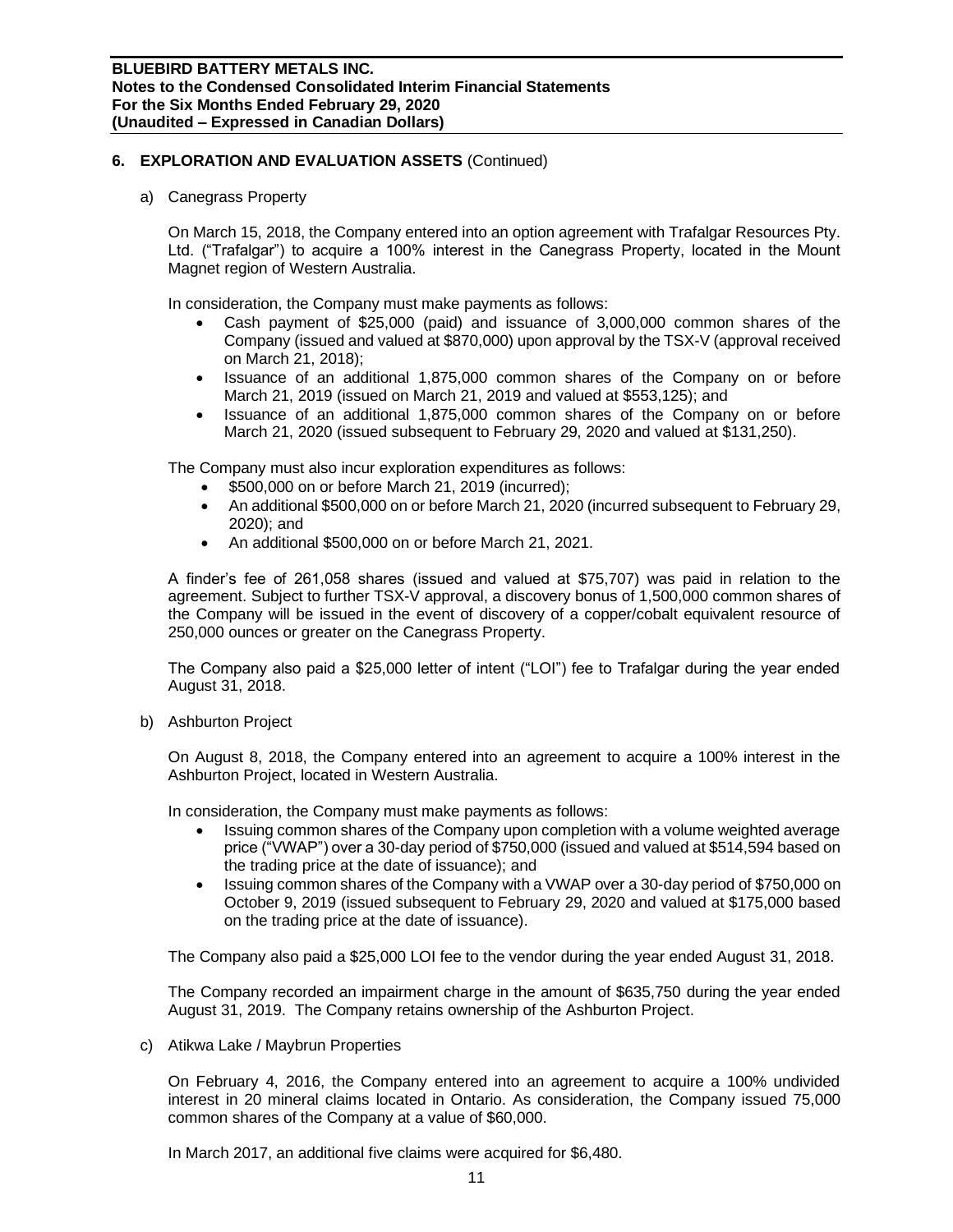# **6. EXPLORATION AND EVALUATION ASSETS** (Continued)

c) Atikwa Lake / Maybrun Properties (continued)

On April 7, 2017, the Company entered into an agreement to acquire a 100% interest in the Maybrun Property located in Ontario. As consideration, the Company issued 1,200,000 common shares at a value of \$600,000 and paid \$40,000 in cash.

The vendors retained a 2% net smelter return royalty ("NSR") on the property. The Company had the option to purchase 1% of the 2% NSR (one-half) at a price of \$1,000,000.

On June 19, 2017, the Company entered into an option agreement to acquire additional claims on the Atikwa Lake Property. Under the terms of the option agreement, the Company could earn a 100% interest by making payments as follows:

- Issuing 25,000 common shares of the Company (issued) and making a cash payment of \$10,000 (paid) upon approval by the TSX-V;
- Issuing 25,000 common shares of the Company and making a cash payment of \$25,000 by June 23, 2018;
- Issuing 50,000 common shares of the Company and making a cash payment of \$35,000 by June 23, 2019; and
- Issuing 85,000 common shares of the Company and making a cash payment of \$60,000 by June 23, 2020.

The Company was also required to incur exploration expenditures on the additional claims as follows:

- \$50,000 on or before June 19, 2018;
- An additional \$75,000 on or before June 19, 2019; and
- An additional \$150,000 on or before June 19, 2020.

The vendors retained a 2% NSR on the property. The Company had the option to purchase 1% of the 2% NSR (one-half) at a price of \$1,000,000.

On April 6, 2018, the Company provided termination notice to the vendors of the June 19, 2017 option agreement. The Company recorded an impairment of \$29,628 as a result of the termination.

During the year ended August 31, 2019, the Company allowed the option title claims to lapse and recorded an impairment charge in the amount of \$641,000.

d) Batt Property

On March 26, 2018, the Company entered into an option agreement with Strategic Metals Ltd. ("Strategic") to acquire an 80% interest in the Batt Property, located in Yukon Territory. In consideration, the Company paid cash of \$25,000 and issued 250,000 common shares of the Company valued at \$67,500.

The Company was also required to incur exploration expenditures as follows:

- \$50,000 on or before March 31, 2019 (incurred);
- An additional \$150,000 on or before March 31, 2020; and
- An additional \$300,000 on or before March 31, 2021.

Strategic retained a 1% NSR on the property. In the case the option agreement terms were met, a joint venture ("JV") would be formed between the Company and Strategic. If Strategic's JV participation dropped below 10%, the NSR would increase to 2%. At that time, the Company could repurchase 1% (one-half) of the NSR for \$1,000,000, subject to further TSX-V approval.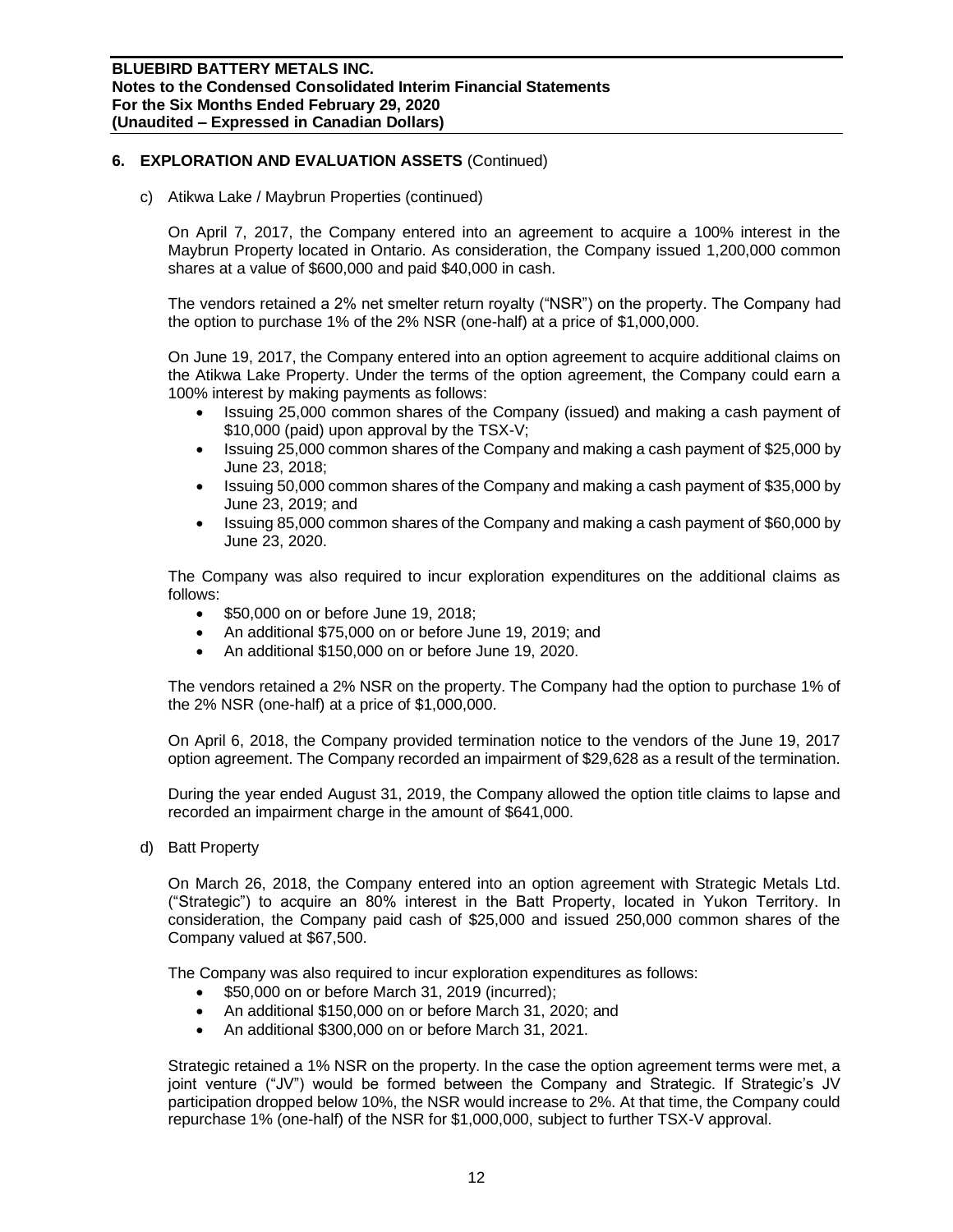## **6. EXPLORATION AND EVALUATION ASSETS** (Continued)

d) Batt Property (continued)

During the year ended August 31, 2019, the Company did not have intentions to meet future exploration expenditure requirements and recorded an impairment charge in the amount of \$162,786.

## **7. LOANS PAYABLE**

|                                                             |   | February 29,<br>2020 |    | August 31,<br>2019 |
|-------------------------------------------------------------|---|----------------------|----|--------------------|
| Loans payable to directors<br>Loans payable to shareholders | S | 125,000<br>62.300    | S  | 125,000            |
|                                                             | S | 187.300              | S. | 125,000            |

The amounts are non-interest-bearing and without specific terms of repayment.

# **8. RELATED PARTY BALANCES AND TRANSACTIONS**

These amounts of key management compensation are included in exploration and evaluation assets and the amounts shown on the condensed consolidated interim statements of comprehensive loss:

|                      | <b>Six Months Ended Six Months Ended</b> |   |         |  |  |  |
|----------------------|------------------------------------------|---|---------|--|--|--|
|                      | February 29,<br>2020                     |   |         |  |  |  |
| Consulting fees      | \$                                       |   | 22,688  |  |  |  |
| Geological           | \$<br>۰                                  | S | 8,250   |  |  |  |
| Management fees      | \$                                       | S | 182,500 |  |  |  |
| Share-based payments | ۰                                        |   | 197,385 |  |  |  |

Key management includes directors and officers of the Company, including the Chief Executive Officer, President and Chief Financial Officer.

During the six months ended February 29, 2020, the Company also paid or accrued:

- \$18,000 (2019 \$18,000) in rent to companies with common officers;
- \$36,000 (2019 \$42,000) in consulting fees to a private company controlled by an officer; and
- \$24,000 (2019 \$18,000) in office expenses to a private company controlled by an officer.

As at February 29, 2020, included in accounts payable and accrued liabilities is \$269,696 (August 31, 2019 - \$232,267) due to directors and officers of the Company, \$157,500 (August 31, 2019 - \$96,886) due to a company controlled by an officer, \$34,650 (August 31, 2019 - \$15,750) due to a company with common officers and directors, and \$nil (August 31, 2019 - \$22,000) due to a former officer.

As at February 29, 2020, included in loans payable is \$125,000 (August 31, 2019 - \$125,000) due to a private company controlled by an officer. The amounts are non-interest-bearing and without specific terms of repayment.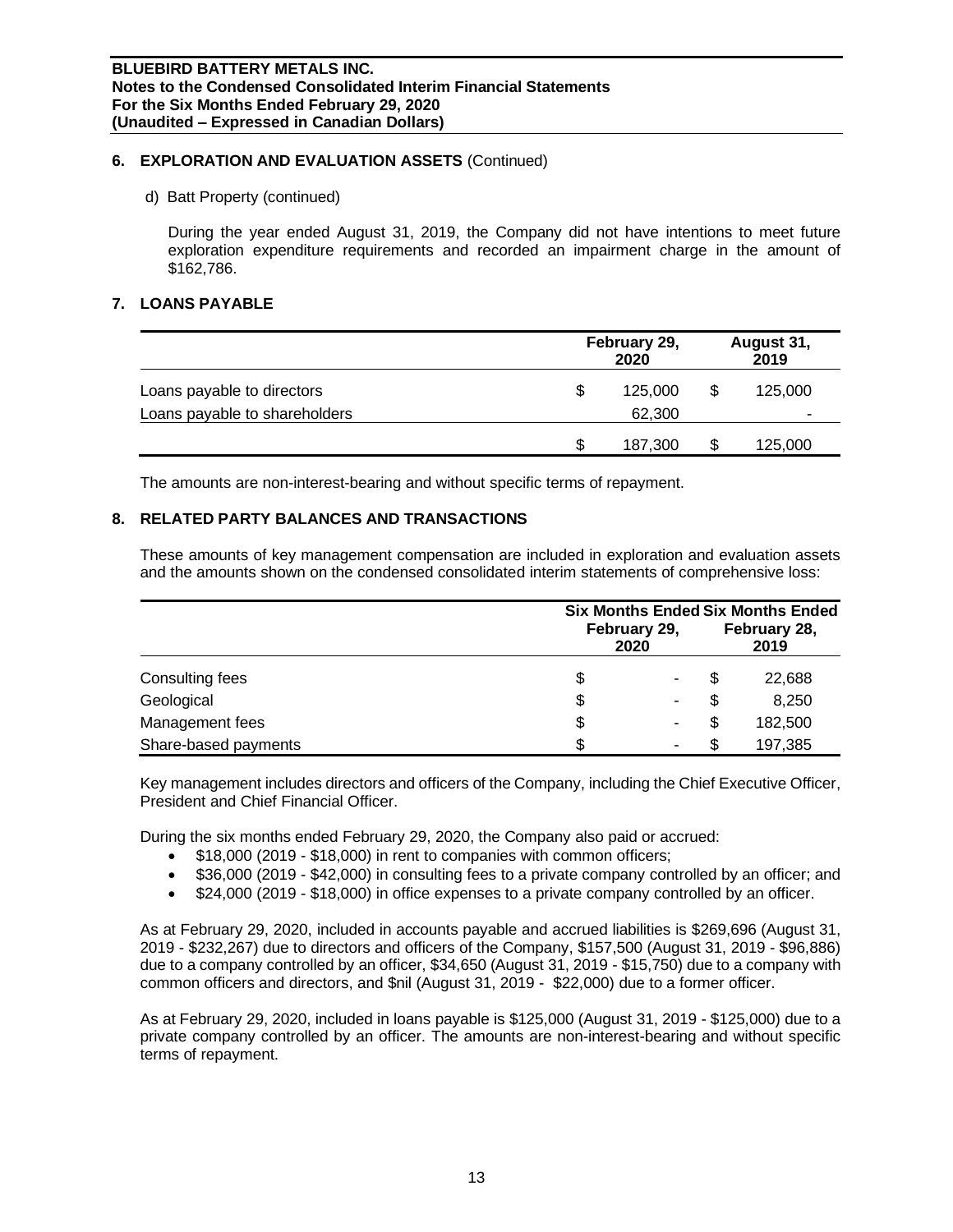## **9. SHARE CAPITAL**

a) Authorized

The Company is authorized to issue an unlimited number of common shares without par value.

b) Issued and outstanding

*During the six months ended February 29, 2020*

• On December 31 2019, the Company completed a non-brokered private placement for gross proceeds of \$82,000. The Company issued 1,490,909 units at a price of \$0.055 per unit. Each unit consisted of one common share of the Company and one share purchase warrant. Each warrant entitles the holder to acquire one common share of the Company at an exercise price of \$0.07 for a period of two years.

*During the year ended August 31, 2019*

- On October 9, 2018, the Company issued 1,633,631 common shares valued at \$514,594 for the acquisition of the Ashburton Property (Note 6(b)).
- On March 21, 2019, the Company issued 1,875,000 common shares valued at \$553,125 for the acquisition of the Canegrass Property (Note 6(a)).
- During the year ended August 31, 2019, the Company received \$658,347 pursuant to the exercise of 3,987,699 warrants and \$120,000 on the exercise of 600,000 stock options. The Company transferred \$87,887, the previously recorded fair value of the stock options, from contributed surplus to share capital upon exercise of the stock options. The Company also transferred \$19,816 previously recorded as fair value of warrants from contributed surplus to share capital upon exercise of those warrants.
- c) Warrants

Warrant transactions and the number of warrants outstanding for the six months ended February 29, 2020 and year ended August 31, 2019 are summarized as follows:

|                                  |             | <b>February 29, 2020</b> | <b>August 31, 2019</b> |                       |  |  |
|----------------------------------|-------------|--------------------------|------------------------|-----------------------|--|--|
|                                  |             | Weighted                 |                        | Weighted              |  |  |
|                                  | Number of   | Average                  | Number of              | Average               |  |  |
|                                  | Warrants    | <b>Exercise Price</b>    | Warrants               | <b>Exercise Price</b> |  |  |
| Outstanding, beginning of period | 10,137,335  | \$0.15                   | 14,841,405             | \$0.17                |  |  |
| Issued                           | 1,490,909   | \$0.07                   |                        |                       |  |  |
| Exercised                        |             |                          | (3,987,699)            | \$0.17                |  |  |
| Expired                          | (9,960,298) | \$0.15                   | (716, 371)             | \$0.35                |  |  |
| Outstanding, end of period       | 1,667,946   | \$0.10                   | 10,137,335             | \$0.15                |  |  |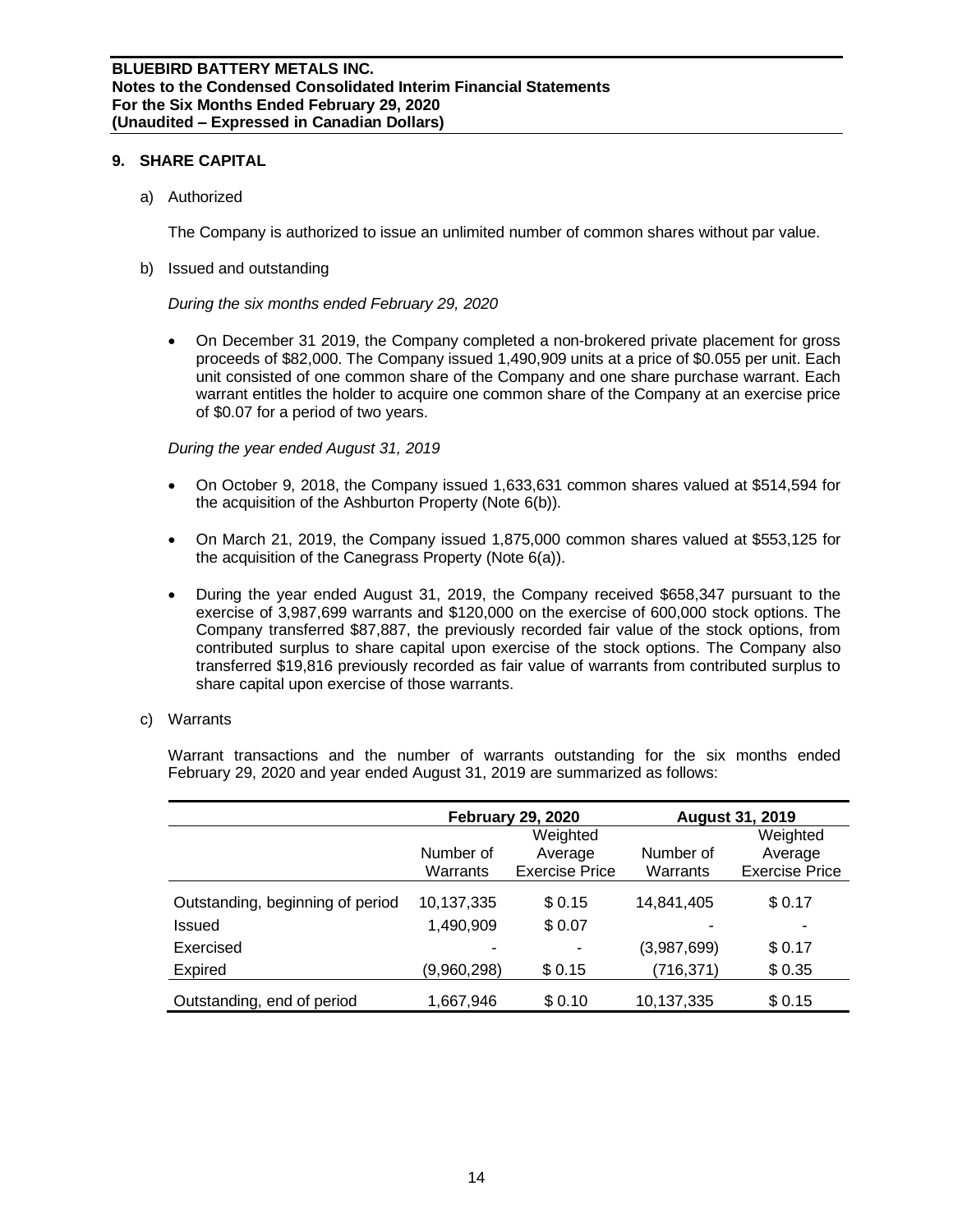## **9. SHARE CAPITAL** (Continued)

c) Warrants (continued)

The following warrants were outstanding and exercisable at February 29, 2020:

| Expiry Date       | <b>Weighted Average</b><br><b>Remaining Contractual</b><br>Life in Years | <b>Exercise Price</b> | Warrants  |
|-------------------|--------------------------------------------------------------------------|-----------------------|-----------|
| October 26, 2020  | 0.66                                                                     | \$0.36                | 177,037   |
| December 31, 2021 | 1.84                                                                     | \$0.07                | 1,490,909 |
|                   | 1.71                                                                     |                       | 1,667,946 |

## d) Stock options

The Company adopted a Stock Option Plan (the "Plan") to grant incentive stock options to directors, officers, employees and consultants. Under the Plan, the aggregate number of common shares that may be subject to option at any one time may not exceed 10% of the issued common shares of the Company as of that date, including options granted prior to the adoption of the Plan. Options granted may not exceed a term of 10 years, and the term will be reduced to one year following the date of death of the optionee. All options vest when granted unless they are otherwise specified by the Board of Directors or if they are granted for investor relations activities. Options granted for investor relations activities vest over a twelve-month period with no more than 25% of the options vesting in any three-month period.

The following is a summary of option transactions under the Company's Plan for the six months ended February 29, 2020 and year ended August 31, 2019:

|                                  | <b>February 29, 2020</b> |                          |             | <b>August 31, 2019</b> |
|----------------------------------|--------------------------|--------------------------|-------------|------------------------|
|                                  |                          | Weighted                 |             |                        |
|                                  |                          | Average                  |             | Weighted               |
|                                  | Number of                | Exercise                 | Number of   | Average                |
|                                  | Options                  | Price                    | Options     | <b>Exercise Price</b>  |
| Outstanding, beginning of period | 4,985,000                | \$0.26                   | 3,300,000   | \$0.30                 |
| Expired                          | (725,000)                | \$0.23                   | (1,075,000) | \$0.29                 |
| Exercised                        |                          | $\overline{\phantom{a}}$ | (600,000)   | \$0.20                 |
| Granted                          | ۰                        | ٠                        | 3,360,000   | \$0.23                 |
| Outstanding, end of period       | 4,260,000                | \$0.27                   | 4,985,000   | \$0.26                 |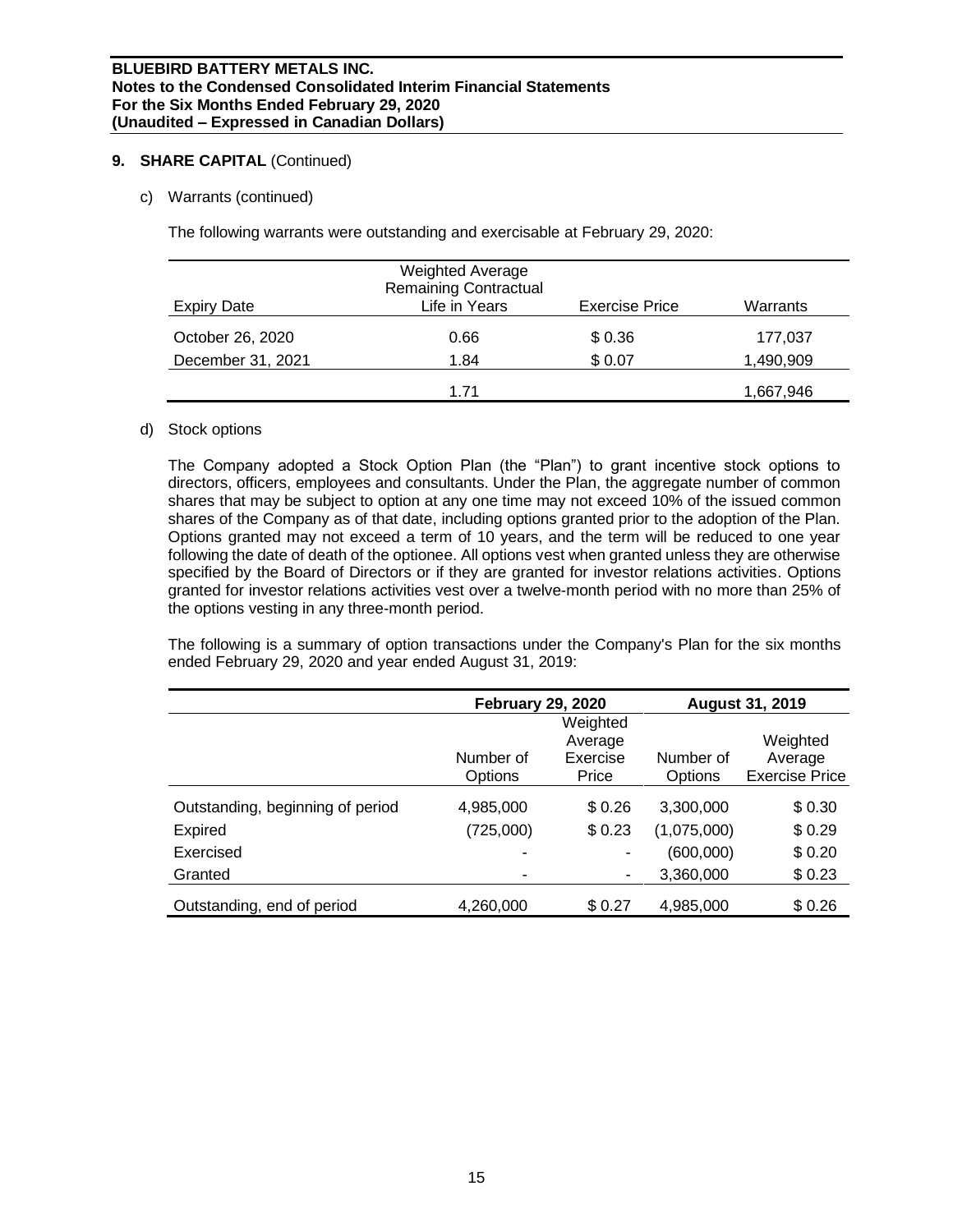## **9. SHARE CAPITAL** (Continued)

d) Stock options (continued)

The following options were outstanding and exercisable at February 29, 2020:

|                    | <b>Weighted Average</b><br>Remaining<br><b>Contractual Life</b> |                       |             |             |
|--------------------|-----------------------------------------------------------------|-----------------------|-------------|-------------|
| <b>Expiry Date</b> | in Years                                                        | <b>Exercise Price</b> | Outstanding | Exercisable |
| April 11, 2020*    | 0.12                                                            | \$0.40                | 1,025,000   | 1,025,000   |
| April 30, 2020     | 0.17                                                            | \$0.22                | 50,000      | 50,000      |
| April 30, 2020     | 0.17                                                            | \$0.285               | 100,000     | 100,000     |
| November 1, 2020   | 0.67                                                            | \$0.25                | 300,000     | 300,000     |
| March 8, 2021      | 1.02                                                            | \$0.20                | 400,000     | 400,000     |
| March 28, 2021     | 1.08                                                            | \$0.285               | 100,000     | 100,000     |
| January 23, 2022   | 1.90                                                            | \$0.22                | 1,925,000   | 1,925,000   |
| May 1, 2022        | 2.17                                                            | \$0.25                | 360,000     | 360,000     |
|                    | 1.24                                                            |                       | 4,260,000   | 4,260,000   |

\* expired unexercised subsequent to February 29, 2020

The Company applies the fair value method using the Black-Scholes option pricing model in accounting for its stock options granted. The fair value of each stock option grant was calculated using the following weighted average assumptions:

|                                        | <b>February 29, 2020</b> | <b>August 31, 2019</b> |
|----------------------------------------|--------------------------|------------------------|
| Expected life (years)                  | N/A                      | 2.91                   |
| Risk-free interest rate                | N/A                      | 1.88%                  |
| Expected annualized volatility         | N/A                      | 127%                   |
| Dividend yield                         | N/A                      | N/A                    |
| Stock price at grant date              | N/A                      | \$0.23                 |
| Exercise price                         | N/A                      | \$0.23                 |
| Weighted average grant date fair value | N/A                      | \$0.16                 |

Option pricing models require the input of highly subjective assumptions regarding volatility. The Company has used historical volatility to estimate the volatility of the share price.

## **10. FINANCIAL INSTRUMENTS**

The Company's financial instruments include cash, amounts receivable, accounts payable and loans payable. Cash is classified as fair value through profit or loss. Amounts receivable is classified as measured at amortized cost. Accounts payable and loans payable are classified as measured at amortized cost. The carrying values of these instruments approximate their fair values due to the relatively short periods to maturity.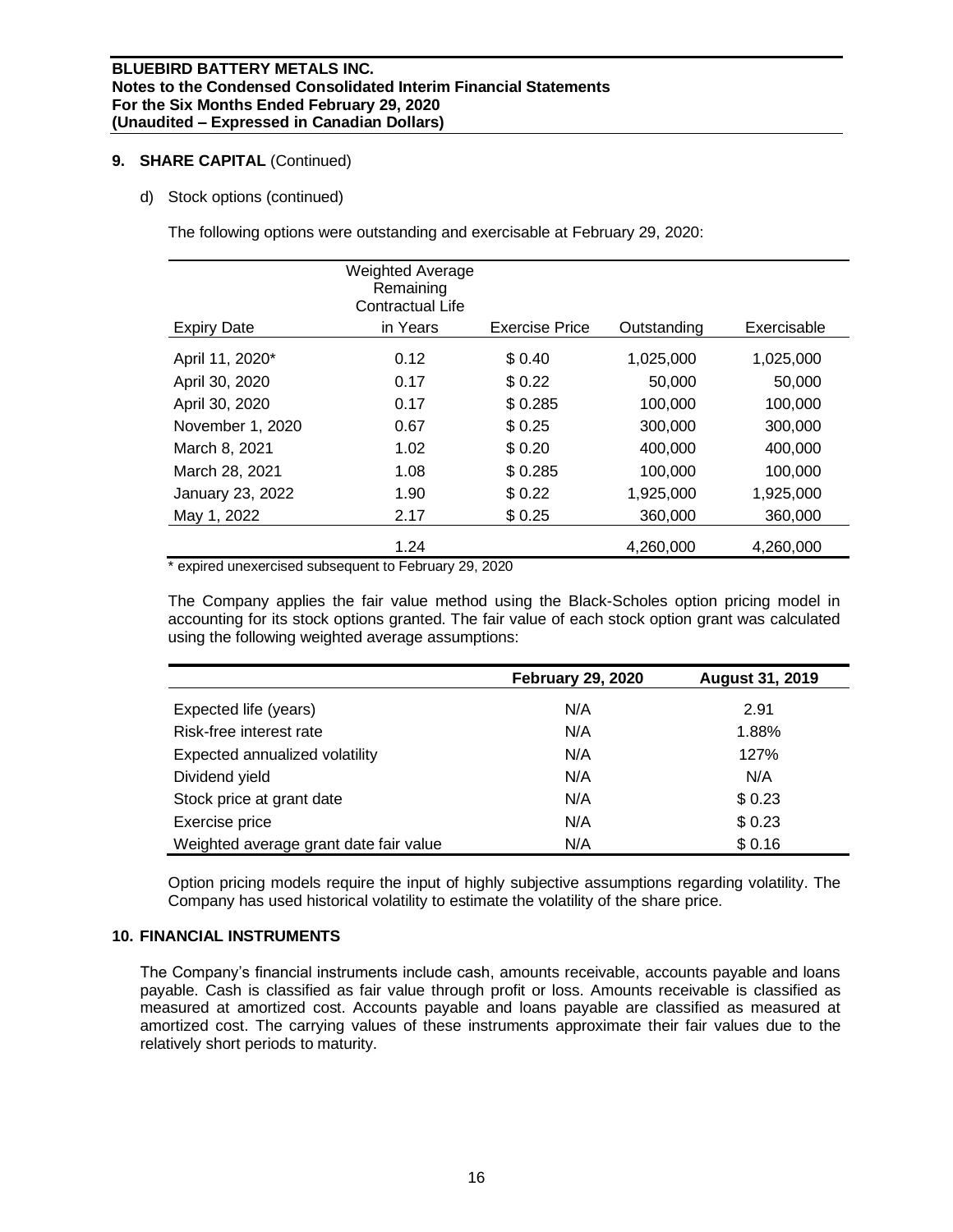## **10. FINANCIAL INSTRUMENTS** (Continued)

The following table sets forth the Company's financial asset measured at fair value by level within the fair value hierarchy as follows:

| <b>February 29, 2020</b> | Level 1 | Level 2                       | Level 3 | Total       |  |
|--------------------------|---------|-------------------------------|---------|-------------|--|
| Cash                     | 1.294   | S<br>$\overline{\phantom{a}}$ | S.<br>۰ | .294<br>\$. |  |
| <b>August 31, 2019</b>   | Level 1 | Level 2                       | Level 3 | Total       |  |
| Cash                     | 18.507  | \$                            | ж,<br>۰ | 18,507      |  |

## *Financial risk management objectives and policies*

The risks associated with these financial instruments and the policies on how to mitigate these risks are set out below. Management manages and monitors these exposures to ensure appropriate measures are implemented in a timely and effective manner.

## a) Credit risk

Credit risk is the risk of an unexpected loss if a customer or third party to a financial instrument fails to meet its contractual obligations. The financial instrument that potentially subjects the Company to concentrations of credit risk consists principally of cash. To minimize the credit risk on cash, the Company places the instrument with a major Canadian financial institution.

b) Liquidity risk

The Company manages liquidity risk by maintaining a balance between continuity of funding and flexibility through the use of borrowings. Management closely monitors the liquidity position and expects to have adequate sources of funding to finance the Company's projects and operations. As at February 29, 2020, the Company had cash of \$1,294 (August 31, 2019 - \$18,507) to settle accounts payable and accrued liabilities of \$958,960 (August 31, 2019 - \$856,008) and loans payable of \$187,300 (August 31, 2019 - \$125,000). The Company will be required to obtain additional financing to satisfy its liabilities. All of the liabilities presented as accounts payable are due within 30 days of the reporting date.

c) Market risk

Market risk is the risk that changes in market prices, such as foreign exchange rates and interest rates, will affect the Company's income or the value of its holdings of financial instruments. The objective of market risk management is to manage and control market risk exposures within acceptable parameters, while optimizing the return on capital.

*i) Currency risk –* Currency risk is the risk that the fair value or future cash flows will fluctuate as a result of changes in foreign exchange rates. The Company has operations in Canada and Australia and incurs operating and exploration expenditures in both currencies. The fluctuation of the Canadian dollar in relation to the Australian dollar will have an impact upon the results of the Company. A fluctuation in the exchange rates between the Canadian and Australian dollars of 10% would result in a change to the Company's cash of \$nil and accounts payable and accrued liabilities of \$700. The Company does not use any techniques to mitigate currency risk.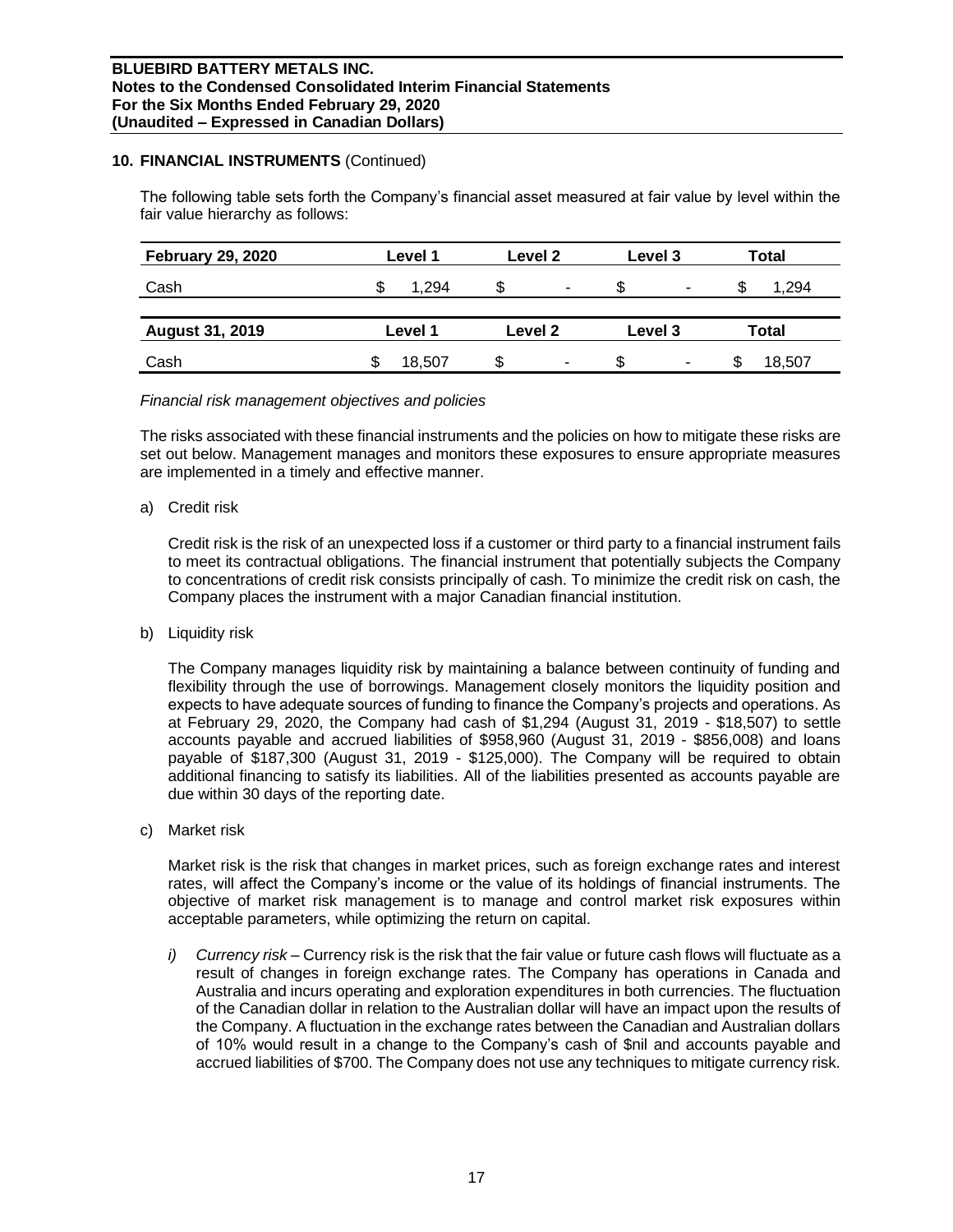## **10. FINANCIAL INSTRUMENTS** (Continued)

- c) Market risk (continued)
	- *ii) Interest rate risk –* The Company is exposed to interest rate risk on the variable rate of interest earned on bank deposits. The fair value interest rate risk on bank deposits is insignificant as the deposits are short-term. The Company has not entered into any derivative instruments to manage interest rate fluctuations. The Company has no interest-bearing financial liabilities.
	- *iii) Other price risk –* Other price risk is the risk that the fair value or future cash flows of a financial instrument will fluctuate due to changes in market prices, other than those arising from interest rate risk. The Company does not have significant exposure to this risk.

# **11. MANAGEMENT OF CAPITAL**

The Company considers its capital to be comprised of shareholders' equity.

The Company manages the capital structure and makes adjustments to it in light of changes in economic conditions and the risk characteristics of the underlying assets. To maintain or adjust the capital structure, the Company may attempt to issue new shares. Although the Company has been successful at raising funds in the past through the issuance of share capital, it is uncertain whether it will continue this method of financing due to the current difficult market conditions.

In order to facilitate the management of its capital requirements, the Company prepares expenditure budgets that are updated as necessary depending on various factors, including successful capital deployment and general industry conditions.

Management reviews the capital structure on a regular basis to ensure that the above objectives are met. There have been no changes to the Company's approach to capital management during the six months ended February 29, 2020 and year ended August 31, 2019. The Company is not subject to externally imposed capital requirements.

## **12. SEGMENTED INFORMATION**

Geographical information related to the Company's non-current assets is as follows:

|                                                                                             | February 29,<br>2020 |                         |  | August 31,<br>2019   |  |
|---------------------------------------------------------------------------------------------|----------------------|-------------------------|--|----------------------|--|
| Exploration and evaluation assets - Canada<br>Exploration and evaluation assets - Australia |                      | 320.191 \$<br>2,298,941 |  | 320,191<br>2,250,641 |  |
| Total exploration and evaluation assets                                                     |                      | 2,619,132               |  | 2,570,832            |  |

## **13. SUBSEQUENT EVENTS**

- a) On March 18, 2020, the Company completed a non-brokered private placement for gross proceeds of \$500,000. The Company issued 10,000,000 common shares at a price of \$0.05 per share.
- b) On March 25, 2020, the Company granted 2,400,000 stock options to officers, directors and consultants with an exercise price of \$0.10 and a term to expiry of three years.
- c) On April 11, 2020, 1,025,000 stock options expired unexercised.
- d) Subsequent to February 29, 2020, the Company issued 1,875,000 common shares for the Canegrass Property (Note 6(a)).